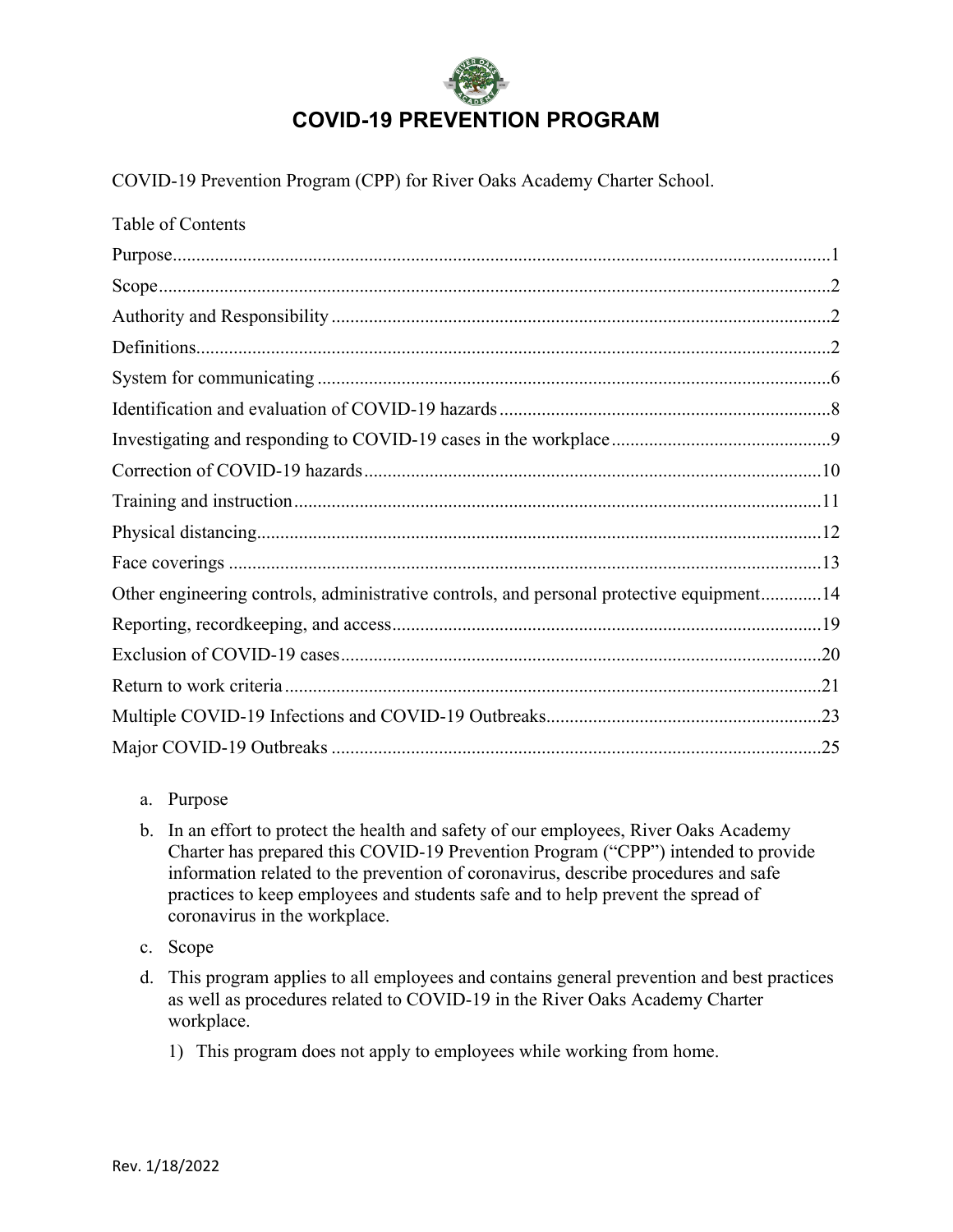- e. This program can also be implemented during a declared outbreak, epidemic, or pandemic of other infection disease for which public health officials have issued guidelines and recommendations.
	- 1) Including H1N1 influenza (swine flu), H5N1 influenza (avian flu), Norovirus, Methicillin Resistant Staphylococcus Aureus (MRSA) and Tuberculosis
- f. This program can help keep staff healthy during an outbreak including during cold and flu season.
- 2. Authority and Responsibility
	- a. Program Manager
		- 1) Claudia Weintraub and Maria Montagne have overall authority and responsibility for implementing the provisions of this CPP in our workplace.
	- b. In addition, all site administrators, managers, and supervisors are responsible for implementing and maintaining the CPP in their assigned work areas and for ensuring employees receive answers to questions about the program.
	- c. Employee Responsibilities
		- 1) All employees are responsible for using safe work practices, following all directives, policies and procedures, and assisting in maintaining a safe work environment.
		- 2) Employees must immediately report any symptoms of COVID-19 they experience whether the symptoms developed while at work or elsewhere. Employees must also promptly disclose positive COVID-19 tests.
		- 3) An employee must stay home if they are sick, follow public health agency guidelines, and contact their supervisor or manager for further instructions.
		- 4) Employees must cooperate with any investigation related to the onset of illness, date of symptoms, others with whom the employee had close contact, and coronavirus testing among other topics.
- 3. Definitions
	- a. Close contact: sharing the same indoor space with a COVID-19 case for a cumulative total of 15 minutes or greater in any 24-hour period within or overlapping with the "infectious period" as defined.
		- 1) This definition applies regardless of the use of face coverings.
		- 2) Exception: Employees have not had a close contact if they wore a respirator required by the Local Educational Agency (LEA) and used in compliance with manufacturer's instructions, whenever they were within six feet of the COVID-19 case during the infectious period.
	- b. COVID-19 Case: an employee, student, or other person who:
		- 1) Has a positive "COVID-19 test," OR
		- 2) Has a positive COVID-19 diagnosis from a licensed health care provider, OR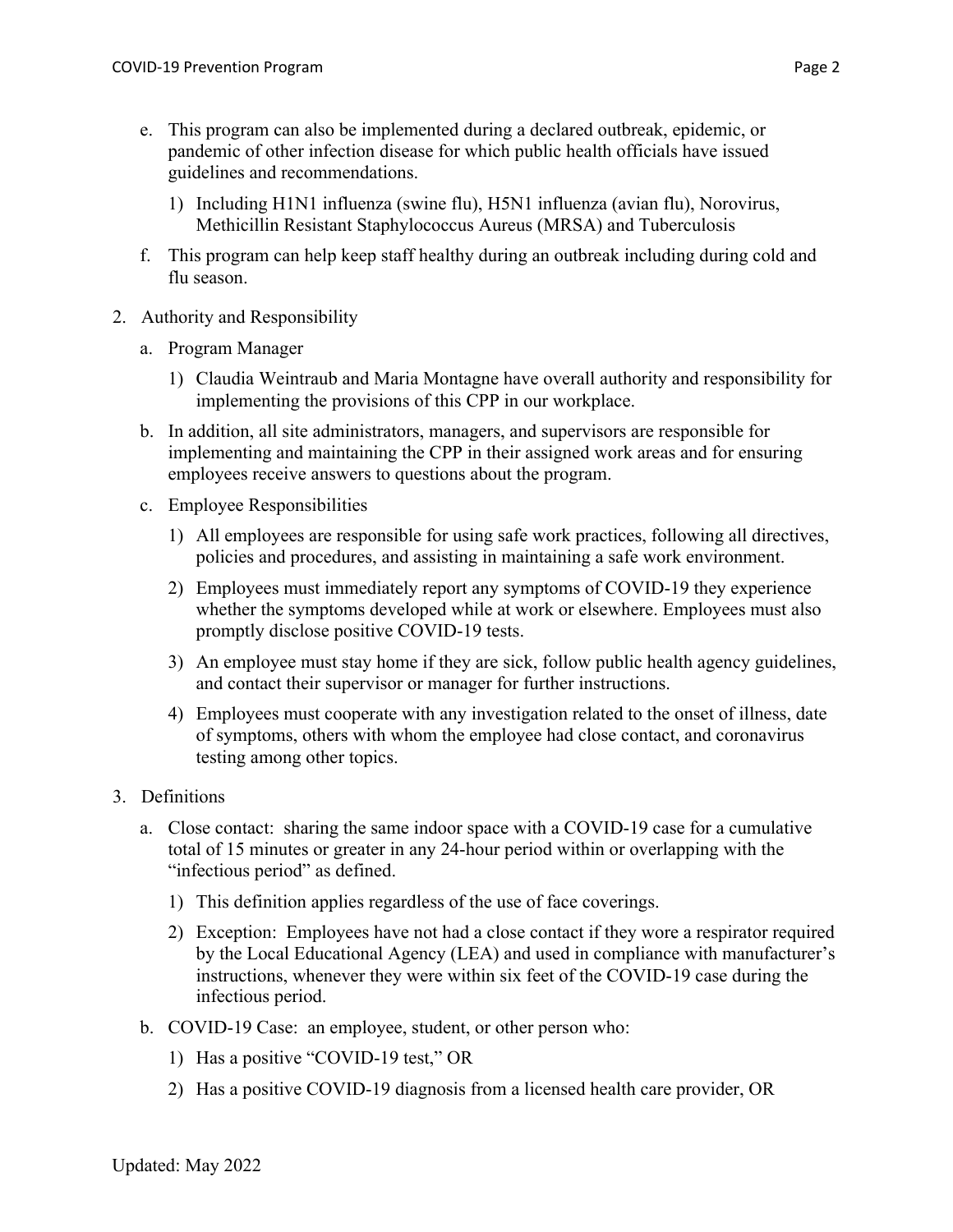- 3) Is subject to COVID-19-related order to isolate issued by a local or state health official, OR
- 4) Has died due to COVID-19, in the determination of a Ventura County Public Health Department or is included in the COVID-19 statistics of Ventura County.
- c. COVID-19 Test: a test for SARS-CoV-2 that is:
	- 1) Cleared, approved, or authorized, including in an Emergency Use Authorization (EUA), by the United States Food and Drug Administration (FDA) to detect current infection with the SARS-CoV-2 virus (e.g., a viral test);
	- 2) Administered in accordance with the authorized instructions; and
	- 3) To meet the return to work criteria of Section 15, a COVID-19 test may be both selfadministered and self-read only if another means of independent verification of the results can be provided.
		- a) Examples of tests that satisfy this requirement include:
			- tests with specimens that are processed by a laboratory (including home or onsite collected specimens which are processed either individually or as pooled specimens),
			- proctored over-the-counter tests, point of care tests, and tests where specimen collection and processing is either done or observed by an LEA.
			- Observed by the LEA or an authorized telehealth proctor.
			- A time-stamped photograph of the results is provided to the LEA.
- d. Exposed Group: all employees at a work location, working area, or a common area at work, where an employee COVID-19 case was present at any time during the infectious period. A common area at work includes bathrooms, walkways, hallways, aisles, break or eating areas, and waiting areas.
	- 1) The following exceptions apply:
		- a) For the purpose of determining the exposed group, a place where persons momentarily pass through while everyone is wearing face coverings, without congregating, is not a work location, working area, or a common area at work.
		- b) If the COVID-19 case was part of a distinct group of employees who are not present at the worksite at the same time as other employees, for instance a work crew or shift that does not overlap with another work crew or shift, only employees within that distinct group are part of the exposed group.
		- c) If the COVID-19 case visited a work location, working area, or a common area at work for less than 15 minutes during the infectious period, and the COVID-19 case was wearing a face covering during the entire visit, other people at the work location, working area, or common area are not part of the exposed group.
	- 2) An exposed group may include the employees of more than one employer
- e. Face Covering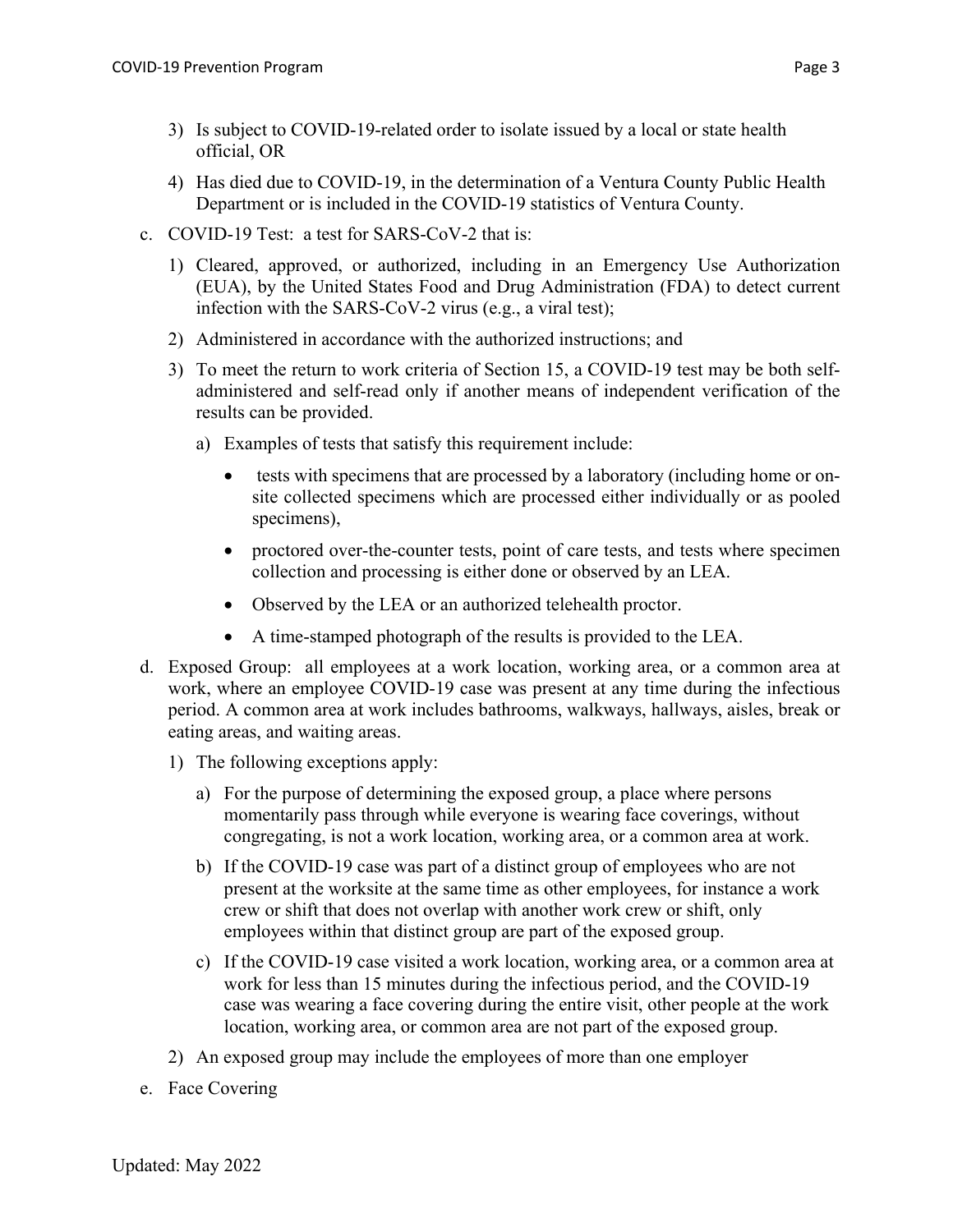- 1) A surgical mask, a medical procedure mask, a KN95 mask, a respirator worn voluntarily, or a tightly woven fabric or non-woven material of at least two layers that completely covers the nose and mouth and is secured to the head with ties, ear loops, or elastic bands that go behind the head.
	- a) Face covering fabrics do not let light pass through when held up to a light source.
	- b) If gaiters are worn, they shall have two layers of fabric or be folded to make two layers.
	- c) A face covering is a solid piece of material without slits, visible holes, or punctures, and must fit snugly over the nose, mouth, and chin with no large gaps on the outside of the face.
	- d) A face covering does not include a scarf, ski mask, balaclava, bandana, turtleneck, collar, or single layer of fabric.
- 2) This definition includes clear face coverings or cloth face coverings with a clear plastic panel that, otherwise meet this definition and which may be used to facilitate communication with people who are deaf or hard-of-hearing or others who need to see a speaker's mouth or facial expressions to understand speech or sign language respectively.
- f. Infectious Period:
	- 1) For COVID-19 cases who develop COVID-19 symptoms: from two days before they first develop symptoms until 10 days after symptoms first appeared, and 24 hours have passed with no fever, without the use of fever-reducing medications, and symptoms have improved; or
	- 2) For persons who test positive who never develop COVID-19 symptoms: from two days before until ten days after the specimen for their first positive test for COVID-19 was collected.
- g. Local Educational Agency (LEA): the employer school district, County Office of Education, or charter school.
- h. Outbreak:
	- 1) When there are three or more COVID-19 cases in any workplace within a 14-day period, or
	- 2) A place of employment that has been identified by Ventura County Public Health Department as the location of a COVID-19 outbreak.
	- 3) An outbreak ends when there are no new COVID-19 cases detected in a workplace for a 14-day period.
	- 4) For workers' compensation purposes:
		- a) the LEA has 100 employees or fewer at a specific place of employment, 4 employees test positive for COVID-19;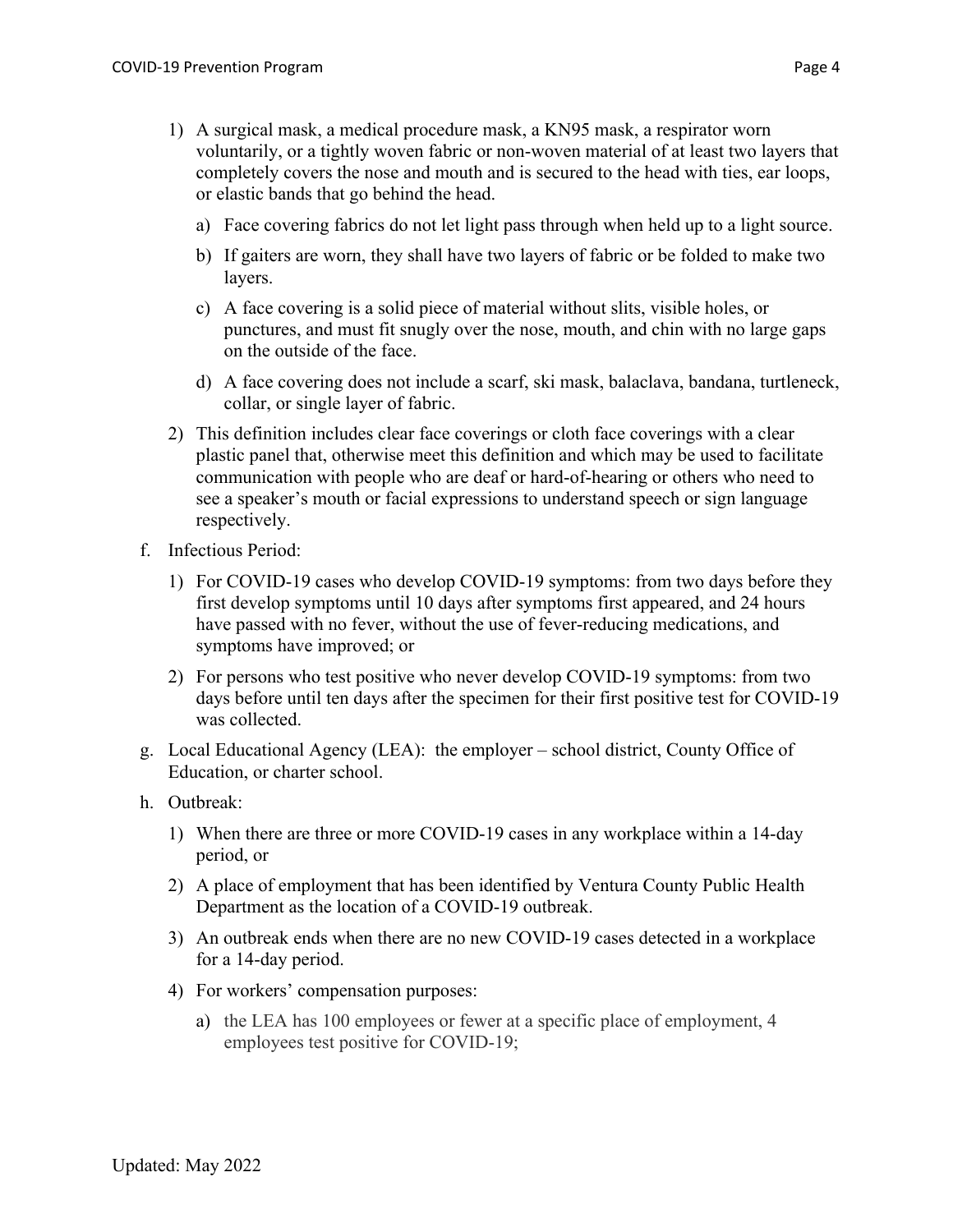- b) If the LEA has more than 100 employees at a specific place of employment, 4 percent of the number of employees who reported to the specific place of employment, test positive for COVID-19; or
- c) A specific place of employment is ordered to close by Ventura County Public Health Department (VCPH), the California Department of Public Health (CDPH), the Division of Occupational Safety and Health (Cal/OSHA), or a school superintendent/charter school administrator due to a risk of infection with COVID-19.
- i. Major Outbreak: when there are 20 or more COVID-19 cases in any workplace within a 30-day period.
	- 1) A major outbreak ends when there are no new COVID-19 cases detected in a workplace for a 14-day period.
- j. Protective wear includes face coverings and equipment typically considered personal protective equipment.
- k. Respirator: a respiratory protection device approved by the National Institute for Occupational Safety and Health (NIOSH) to protect the wearer from particulate matter, such as an N95 filtering facepiece mask.
	- 1) Note: KN95 filtering facepiece masks are not NIOSH-approved and therefore not suitable for employee use as respiratory protection.
- l. Returned case means a COVID-19 case who returned to work pursuant to subsection after exclusion from work and did not develop any COVID-19 symptoms after returning.
	- 1) A person shall only be considered a returned case for 90 days after the initial onset of COVID-19 symptoms or, if the person never developed COVID-19 symptoms, for 90 days after the first positive test.
	- 2) If a period of other than 90 days is required by a CDPH regulation or order, that period shall apply.
- m. Worksite
	- 1) Any work location, working area, or common area at work used or accessed by a COVID-19 case during the infectious period, including restrooms, walkways, hallways, aisles, break or eating areas, and waiting areas.
	- 2) the building, store, facility, agricultural field, or other location where a worker worked during the infectious period.
		- a) It does not apply to buildings, floors, or other locations of the LEA that a COVID-19 case did not enter.
		- b) It does not apply to locations where the employee worked by themselves without exposure to other employees, or to a worker's personal residence or alternative work location chosen by the worker when working remotely.
	- 3) Examples: Schools, school buildings, offices, office buildings, maintenance and operations facilities, transportation facilities, and other local educational agency facilities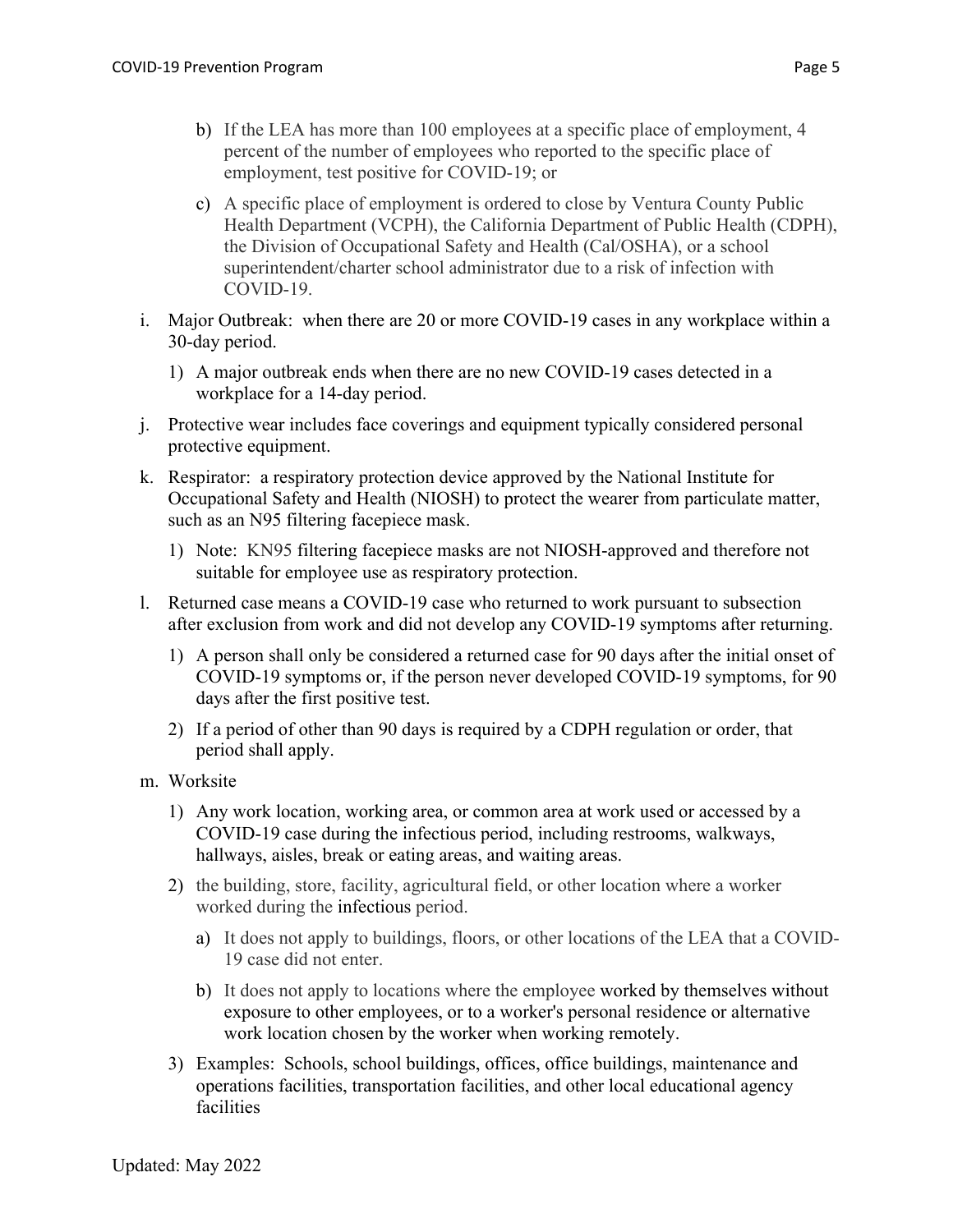- 4. System for Communicating
	- a. River Oaks Academy Charter will ask employees to report the following to their supervisor or Human Resources / Personnel:
		- 1) COVID-19 symptoms,
		- 2) Possible close contact, and
		- 3) Possible COVID-19 hazards at the LEA or school sites.
		- 4) LEA will not discriminate or retaliate for reporting symptoms, exposure, or hazards.
	- b. Provide information regarding procedures or policies for accommodating employees with medical or other conditions that put them at increased risk of severe COVID-19 illness.
	- c. Provide information to ensure access to COVID-19 testing.
		- 1) Testing as required by state law, regulation, or state or local public health order, the LEA school shall inform affected employees of the reason for the COVID-19 testing and the possible consequences of a positive test.
	- d. Communicate information about COVID-19 hazards and the LEA's COVID-19 policies and procedures to employees and to other employers, persons, and entities within or in contact with the LEA's worksite.
		- 1) Give notice of the potential close contact, within one business day, in a way that does not reveal any personal identifying information of the COVID-19 case, to the following:
			- a) All employees who may have had close contact and their authorized representatives.
			- b) Independent contractors and other employers present at the worksite during the infectious period.
		- 2) River Oaks Academy Charter will provide a written notice to all employees, and the employers of subcontracted employees, who were on the premises at the same worksite as the COVID-19 case within the infectious period that they may have been exposed to COVID-19, in a manner the LEA normally uses to communicate employment-related information.
			- a) Within one (1) business day,
			- b) In the manner the LEA normally uses to communicate employment-related information
		- 3) Provide a written notice to the authorized representative, if any, of employees who have received notification.
		- 4) Notification must include information regarding COVID-19-related benefits to which the employee may be entitled under applicable federal, state, or local laws.
			- a) FMLA/CFRA (Family Medical Leave Act/California Family Rights Act Leave)
			- b) Available Sick Leave/ Paid Time Off (PTO).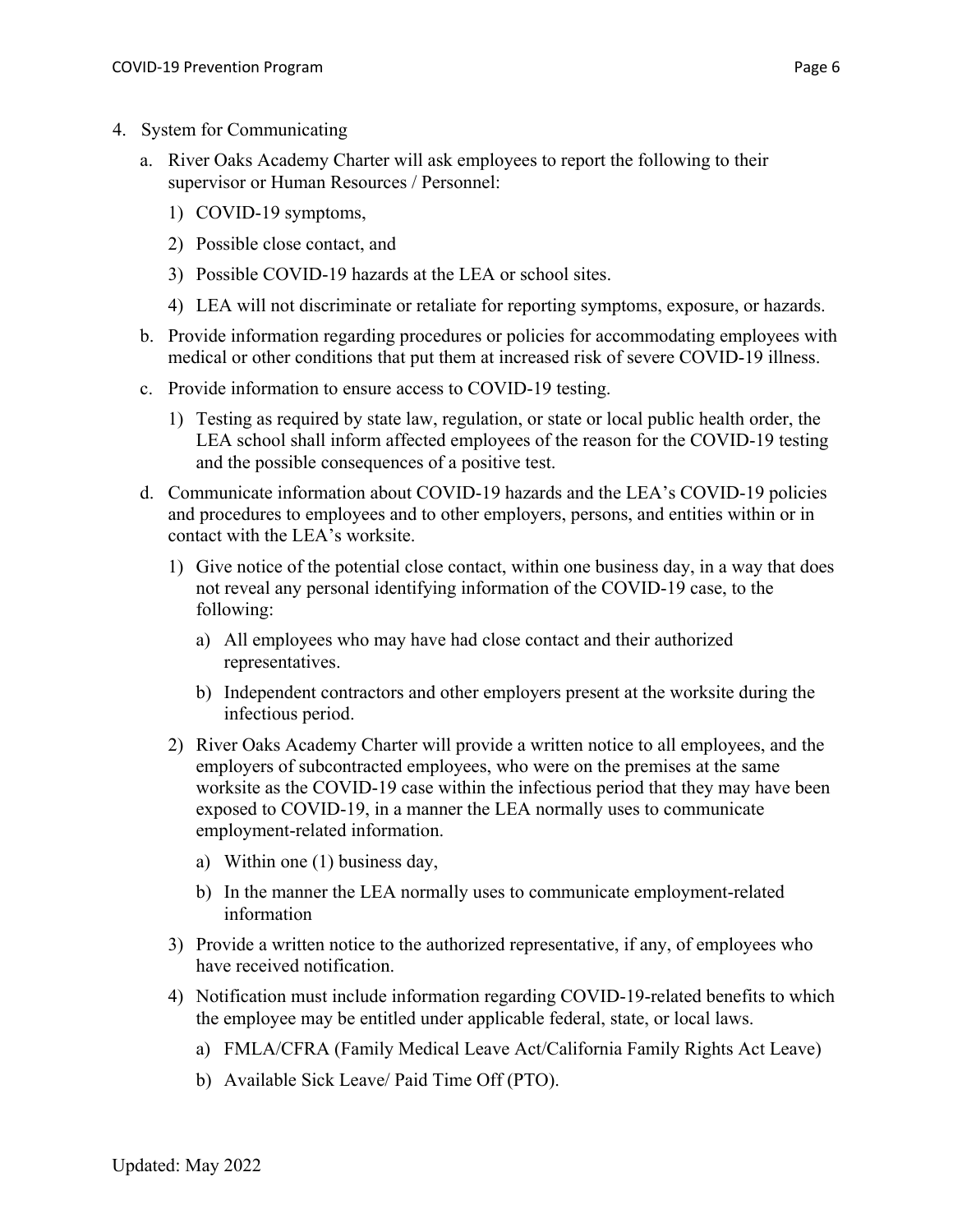- c) Negotiated leave provisions.
- d) Workers Compensation.
- 5) Notification must include information on the cleaning and safety plan that the LEA plans to implement and complete per the guidelines of the federal Centers for Disease Control.
- 6) Confidentiality
	- a) Personal identifying information of COVID-19 cases or persons with COVID-19 symptoms shall be kept confidential. All COVID-19 testing or related medical services provided by the River Oaks Academy Charter shall be provided in a manner that ensures the confidentiality of employees.
		- Exception: Unredacted information on COVID-19 cases shall be provided to the VCPH, CDPH, Cal/OSHA, the National Institute for Occupational Safety and Health (NIOSH), or as otherwise required by law immediately upon request.
	- b) Ensure that all employee COVID-19 medical records are kept confidential and are not disclosed or reported without the employee's express written consent to any person within or outside the workplace.
		- EXCEPTION 1: Unredacted medical records shall be provided to the VCPH, CDPH, Cal/OSHA, NIOSH, or as otherwise required by law immediately upon request.
		- EXCEPTION 2: This provision does not apply to records that do not contain individually identifiable medical information or from which individually identifiable medical information has been removed.
- e. If a staff member has had close contact, they should:
	- 1) Call in sick, notifying their supervisor/Direcor.
	- 2) Self-quarantine at home as outlined in sections 14 and 15 of this Program, unless one of the exemptions applies.
	- 3) Discuss with supervisor or Human Resources / Personnel possible exposure to coworkers.
- f. When a staff member develops COVID-19 symptoms at school or the office:
	- 1) Staff member should be sent home immediately.
	- 2) Self-isolate at home as outlined in sections 14 and 15 of this Program, unless the exemption applies.
- g. Employees that return to work following an illness promptly report any recurrence of symptoms.
- 5. Identification and evaluation of COVID-19 hazards
	- a. River Oaks Academy Charter takes seriously its obligation to locate, identify and correct potential COVID-19 hazards in the workplace. The following will be implemented: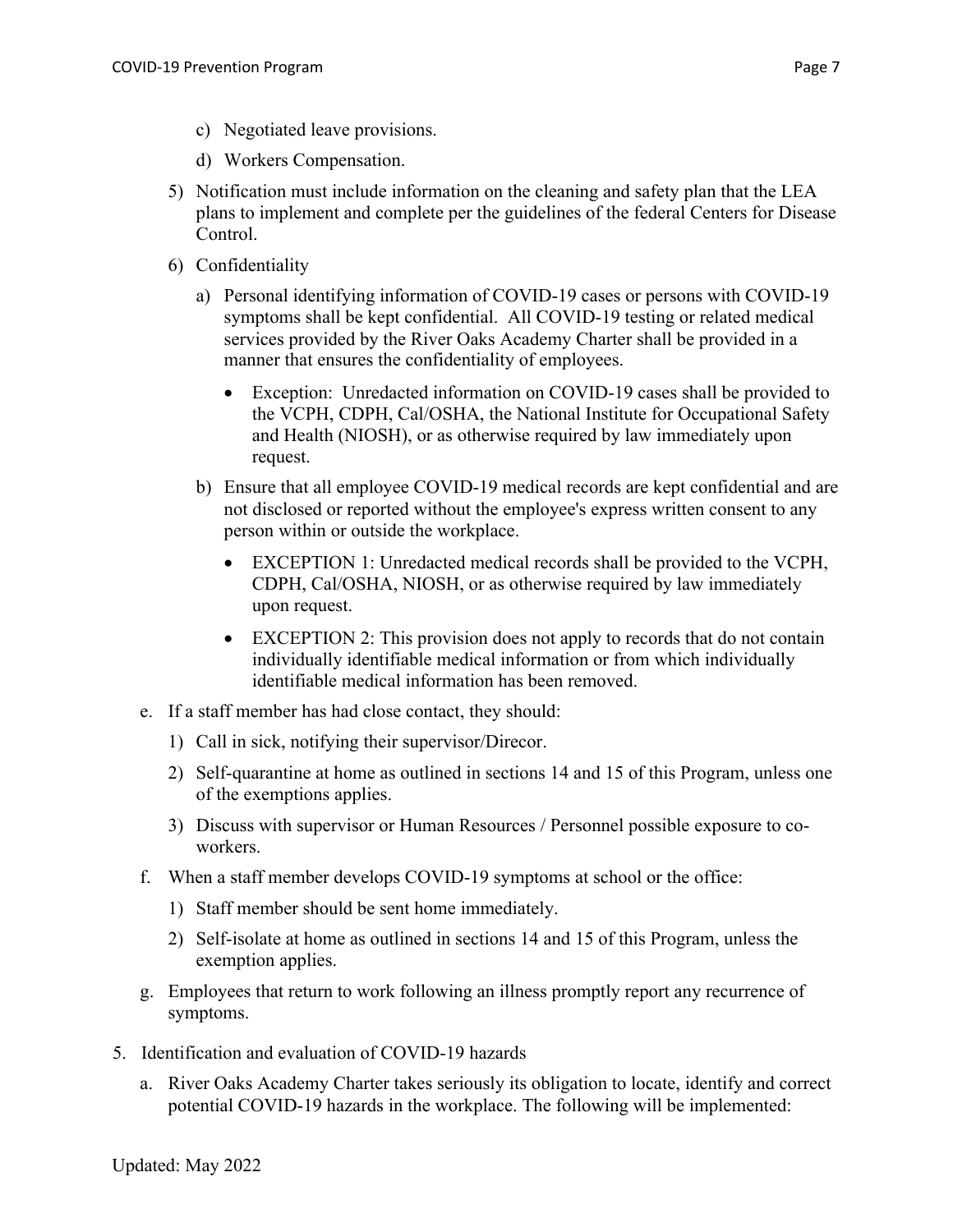- 2) Conduct workplace-specific evaluations using the Identification of COVID-19 Hazards forms.
	- a) Evaluations will be repeated if a COVID-19 outbreak or major COVID-19 outbreak occur.
- 3) Evaluate existing COVID-19 prevention controls in our workplace and the need for different or additional controls as outlined in section 12.
- 4) Evaluate employees' potential workplace exposures to all persons at, or who may enter, our workplace.
- 5) For indoor locations, evaluate how to maximize the quantity ventilation with outdoor air the highest level of filtration efficiency compatible with the existing ventilation system.
- 6) Conduct periodic inspections using the COVID-19 Inspections form.
	- a) Inspections will be:
		- Quarterly
- b. Employee Participation
	- 1) Employees and their authorized employees' representatives are encouraged to participate in the identification and evaluation of COVID-19hazards by:
		- a) Making recommendations for improvement for evaluation and control of COVID-19 hazards.
			- Employees may use their name or remain anonymous.
		- b) River Oaks Academy Charter has elected to use a labor/management safety and health committee to discuss safety and health including identification, evaluation, and control of COVID-19 hazards.
- c. Employee screening
	- 1) River Oaks Academy Charter will screen employees by:
		- a) Taking temperatures upon arrival with non-contact thermometers.
		- b) Employees will certify on self-screen forms they have not had or done any of the following:
			- Fever at or above 99.5 in the past 24 hours;
			- Cough or other respiratory symptoms;
			- Other symptoms related to COVID-19,
			- Close contact, as defined,
			- Travel out of the state or country.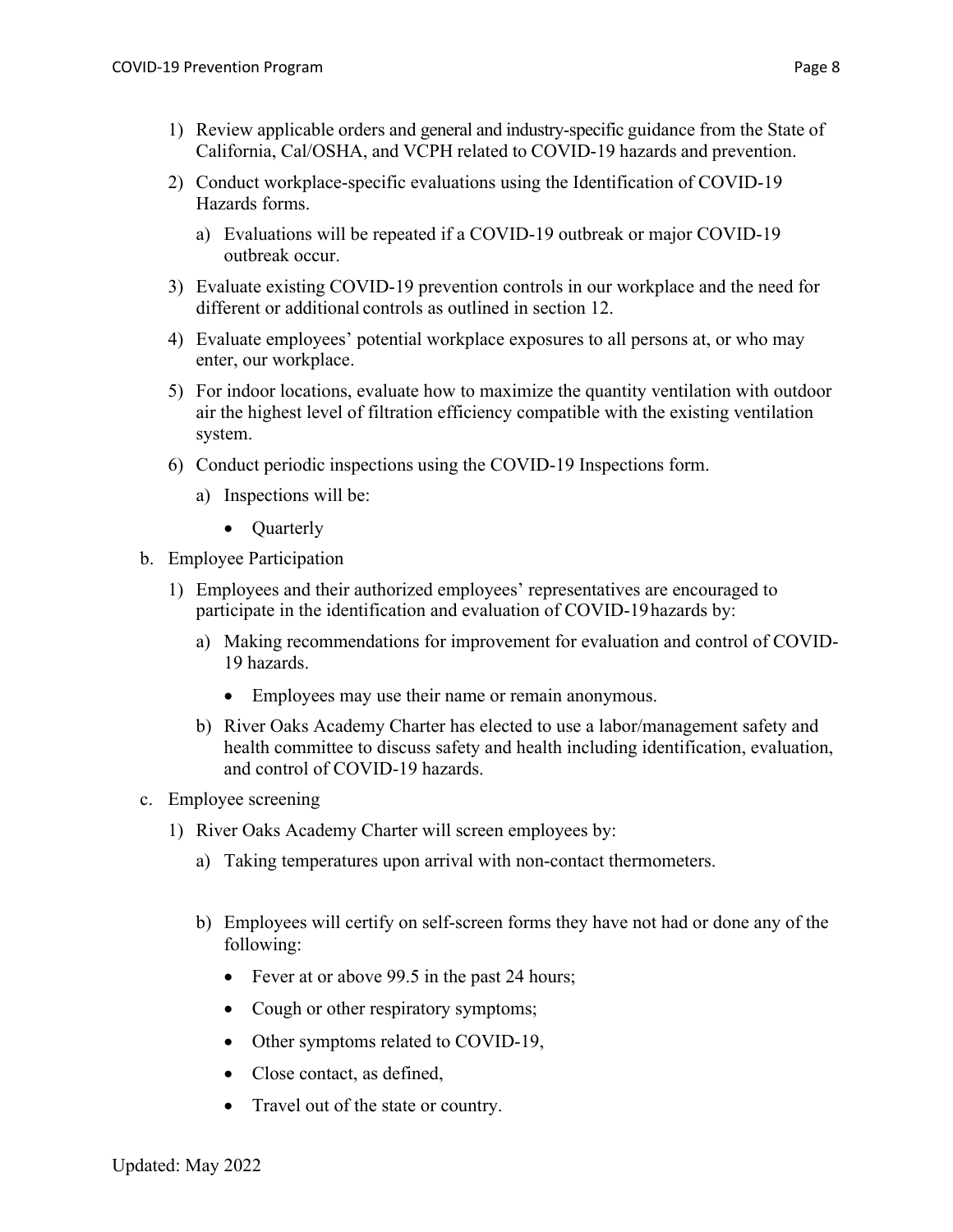- c) Self-screening via smartphone application.
- 6. Investigating and responding to COVID-19 cases in the workplace
	- a. The following procedures shall be taken in advance of a report of a COVID-19 case and after their report to help identify employees who may have had close contact:
		- 1) To facilitate contact tracing, employees will sign in and out when visiting a department that is not their own.
	- b. Investigating COVID-19 Cases
		- 1) When a report is made of a positive test of symptoms identified by a health care professional, the employee with COVID-19 will be excluded from the worksite and interviewed to establish:
			- a) Dates they have been at the work site.
			- b) Dates COVID-19 Case tested positive or first experience symptoms.
			- c) With whom they have been in contact
			- d) What other work sites they may have visited
				- Refer to VCPH Positive Case Line List Form, if being used.
		- 2) Determine who may be considered a close contact by definition:
			- a) Review sign in logs
			- b) Consider COVID-19 Case primary worksite
			- c) Review report for additional locations
	- c. Responding to COVID-19 cases
		- 1) COVID-19 cases and exposed employees and students will be excluded in accordance with sections 14 and 15 of this Program.
		- 2) Notify all staff who have been at the worksite with the COVID-19 case during the infectious period in accordance with Section 5, System for Communicating.
		- 3) Ensure COVID-19 tests are available to employees who were exposed at the worksite
			- a) Exposed employees
				- May utilize home tests provided at the worksite, as available.
				- Employees are permitted to go to a testing site during work hours and LEA will assist with scheduling as needed
				- Testing provided at no cost to the employees
				- all information received in connection with testing and reporting shall be kept confidential except for reports to VCPH as required.
			- b) Other employees will be directed to VCPH testing sites.
			- c) Exception: Returned cases are not required to test.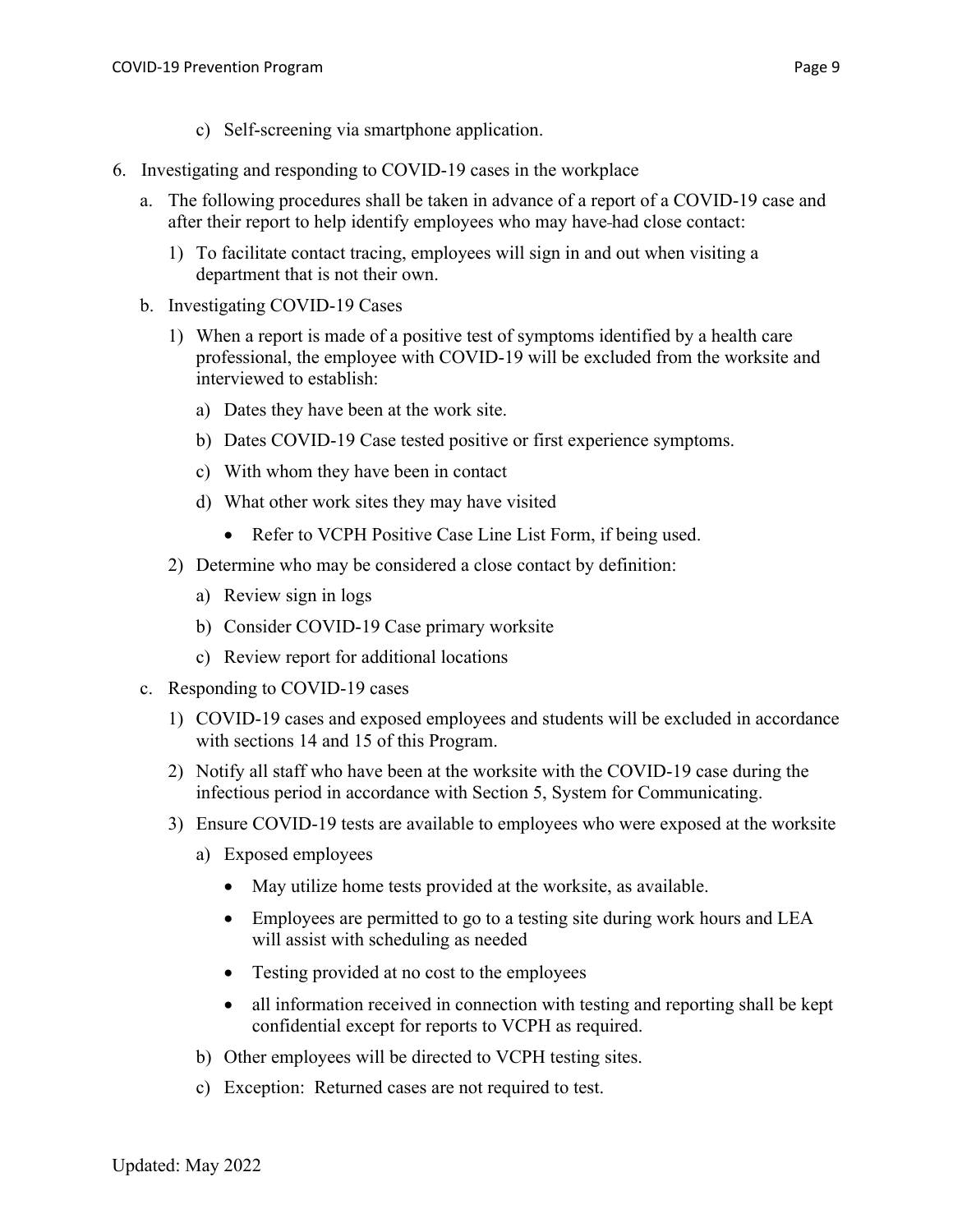- 4) Investigate whether any workplace conditions could have contributed to the risk of close contact and what could be done to reduce exposure to COVID-19 hazards in accordance with Section 6 of this program.
- 5) Hazard correction will occur in accordance with Section 8 of this program and paragraph 16.e.3), if applicable.
- 6) Clean and disinfect all areas the COVID-19 case has been to help prevent the spread of the virus in accordance with paragraph 12.b.6) of this program.
- 7) Notification to VCPH will be sent according to paragraph 13.a.1) of this program and paragraph 16.f., if applicable.
- 8) Notification to Cal/OSHA will be sent according to paragraph 13.a.2) of this program, if applicable.
- 9) All employee COVID-19 cases will be reported to the workers' compensation claims administrator at our insurance company.
	- a) Use the COVID-19 Positive Test Report from the workers' compensation claims administrator.
- 7. Correction of COVID-19 hazards
	- a. Unsafe or unhealthy work conditions, practices or procedures shall be corrected in a timely manner based on the severity of the hazards.
	- b. Hazards shall be corrected according to the following procedures:
		- 1) When observed or discovered; and
		- 2) Corrected in a timely manner based on the severity of the hazards.
	- c. Hazard correction is implemented through:
		- 1) Maintenance work orders.
		- 2) Purchasing of necessary cleaning and sanitizing supplies, restroom supplies, hand sanitizer, and/or sanitizing wipes.
		- 3) Training and instruction.
		- 4) Direct, verbal or written communication with employees and when necessary.
- 8. Training and instruction
	- a. Training and instruction will include the following:
		- 1) River Oaks Academy Charter's COVID-19 policies and procedures to protect employees from COVID-19 hazards
		- 2) Information regarding COVID-19-related benefits to which the employee may be entitled under applicable federal, state, or local laws.
			- a) This includes any benefits available:
				- FMLA/CFRA (Family Medical Leave Act/California Family Rights Act) Leave)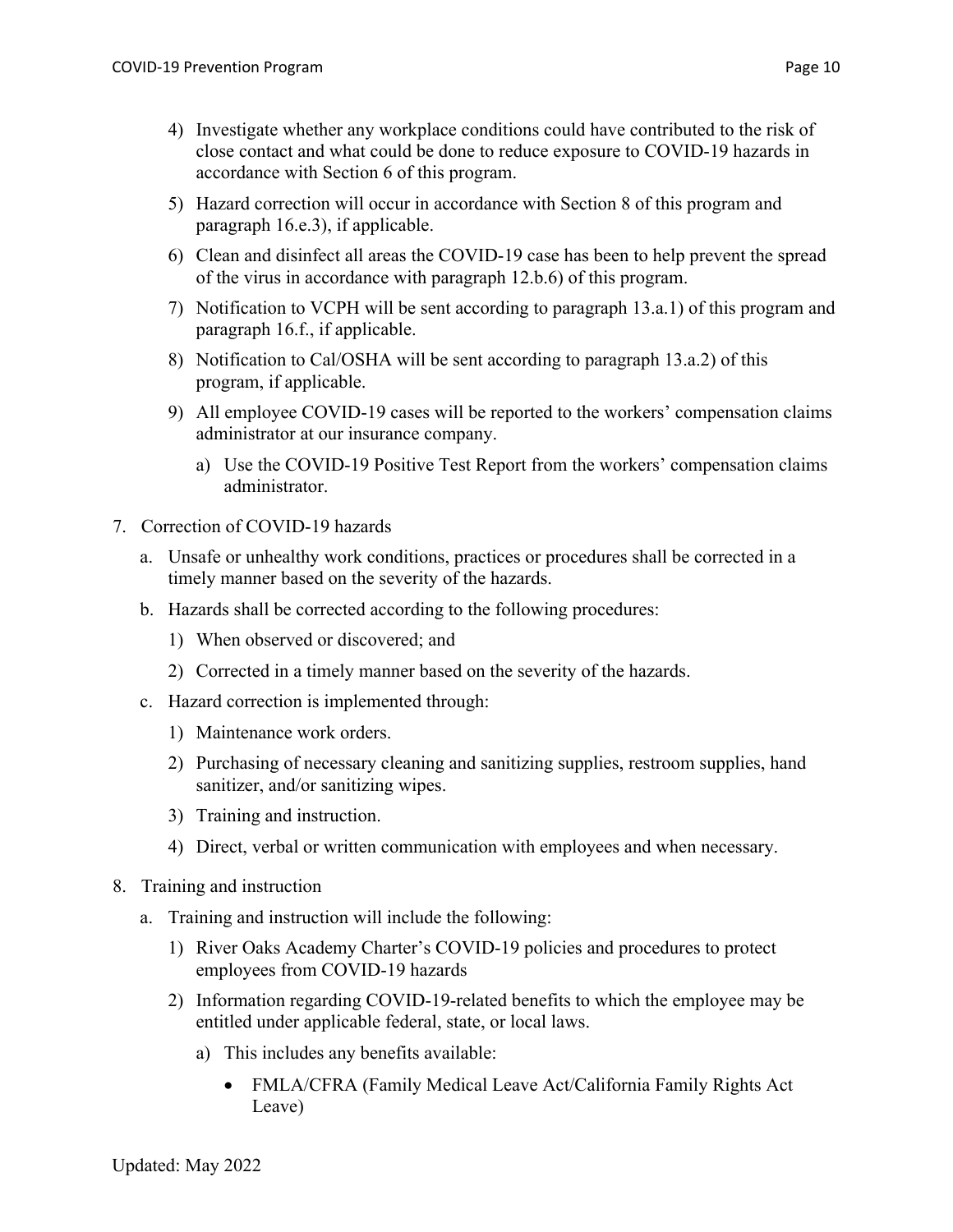- Available Sick Leave/ Paid Time Off (PTO)
- Negotiated leave provisions
- Workers Compensation
- 3) COVID-19 transmission:
	- a) COVID-19 is an infectious disease that can be spread through the air when an infectious person talks or vocalizes, sneezes, coughs, or exhales;
	- b) COVID-19 may be transmitted when a person touches a contaminated object and then touches their eyes, nose, or mouth, although that is less common;
	- c) an infectious person may have no symptoms.
- 4) Methods of physical distancing of at least six feet and the importance of combining physical distancing with the wearing of face coverings.
- 5) The right of employees to request a N 95 Filtering Face Mask for voluntary use, without fear of retaliation, and our policies for providing the N 95 Filtering Face Masks. Employees voluntarily using N 95 Filtering Face Maskswill be trained as follows:
	- a) How to properly wear them,
	- b) How to perform a seal check according to the manufacturer's instructions each time a N 95 Filtering Face Mask isworn, and the fact that facial hair can interfere with a seal,
	- c) Provide a copy of Appendix D of California Code of Regulations, Title 8, Section 5144.
- 6) The fact that particles containing the virus can travel more than six feet, especially indoors, so physical distancing must be combined with other controls, including face coverings and hand hygiene, and ventilation to be effective.
- 7) The importance of frequent hand washing with soap and water for at least 20 seconds and using hand sanitizer when employees do not have immediate access to a sink or hand washing facility, and that hand sanitizer does not work if the hands are soiled.
- 8) Proper use of face coverings and the fact that face coverings are not respiratory protective equipment.
- 9) COVID-19 symptoms, and the importance of not coming to work and obtaining a COVID-19 test if the employee has COVID-19 symptoms.
- 9. Physical distancing
	- a. During an outbreak or major outbreak, all employees in the exposed group, and visitors to that worksite will be separated from other persons by at least six feet.
	- b. Methods of physical distancing include:
		- 1) Telework or other remote work arrangements, if practical;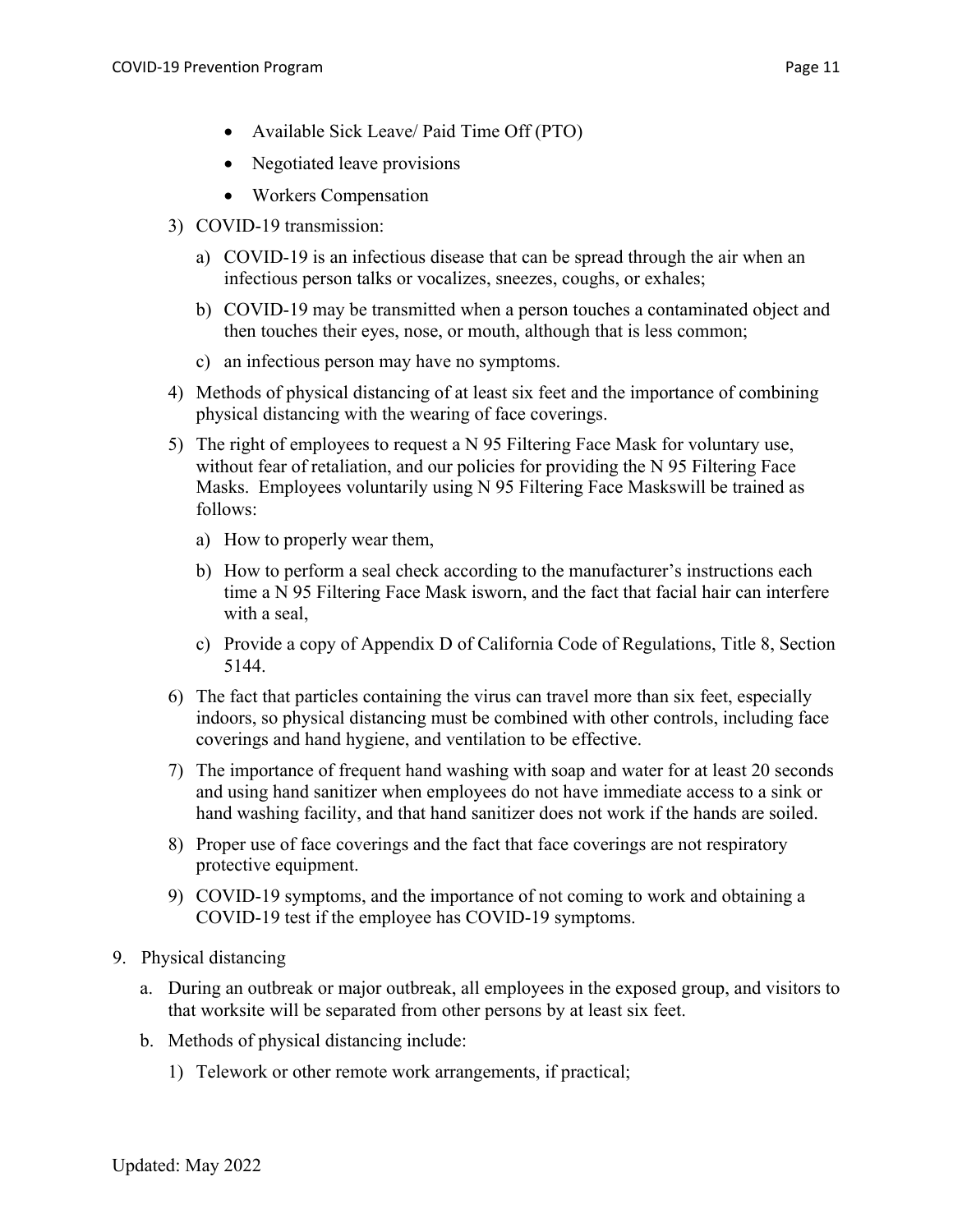- 3) Stanchions with straps or chains used to delineate physical distances.
- 4) Visual cues such as signs and floor markings to indicate where employees and others should be located or their direction and path of travel;
- 5) One-directional hallways;
- 6) When a conference room, classroom, or office has two doors, one will be designated an entrance and the other will be designated as the exit;
- 7) Staggered arrival, departure, work, and break times.
- 10. Face coverings
	- a. Face coverings are optional, but recommended, in indoor settings or in vehicles, except as noted below.
		- 1) Face coverings remain optional outdoors in all settings.
	- b. River Oaks Academy Charter will provide face coverings and ensure they are worn by all employees when required by applicable orders from CDPH.
	- c. Any employee may wear a face covering when not required by a law, regulation, or health order, unless it would create a safety hazard, such as interfering with the safe operation of equipment.
		- 1) Face coverings will be available to employees upon request.
	- d. Employees returning to work after exclusion from work must wear face coverings for 10 days following the positive test, the onset of symptoms, or the last day of close contact.
	- e. Asymptomatic Employees who are exposed to someone with COVID-19 must wear face coverings for 10 days following the last day of close contact.
	- f. During an outbreak or major outbreak, all employees in the exposed group, and visitors to that worksite will be required to wear face coverings.
	- g. A face covering is worn over the nose and mouth, not under the nose or under the chin.
	- h. Face coverings are to be clean and undamaged.
	- i. Face shields are not a replacement for face coverings, although they may be worn together for additional protection.
	- j. Exemptions for required wearing of face coverings include:
		- 1) When an employee is alone in a room or vehicle;
		- 2) While eating and drinking, provided employees are at least six feet apart and outside air supply to the area, if indoors, has been maximized to the extent possible;
		- 3) Employees wearing respiratory protection in accordance with a written Respiratory Protection Program or other written program required by Cal/OSHA;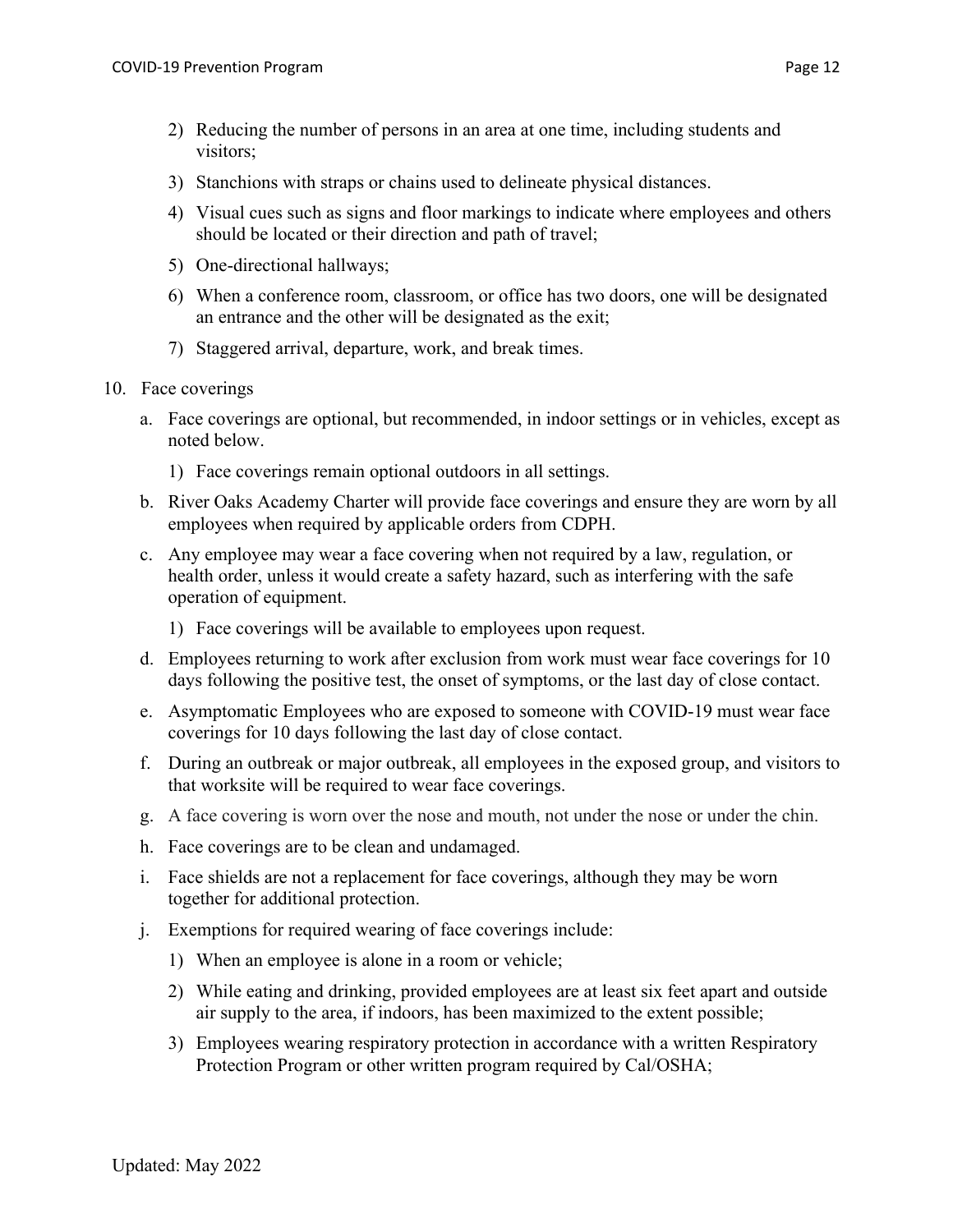- 4) Employees who cannot wear face coverings due to a medical or mental health condition or disability, or who are hearing-impaired or communicating with a hearing-impaired person;
- 5) In limited situations where a face covering cannot be used for pedagogical or developmental reasons a face shield with a drape can be used instead of a face covering while in the classroom as long as the wearer maintains physical distance from others.
	- a) This exception is limited to the time period in which such tasks are actually being performed.
- 6) Other specific tasks which cannot feasibly be performed with a face covering.
	- a) This exception is limited to the time period in which such tasks are actually being performed,
	- b) Example: because of difficulty breathing during high intensity activities in departments such as maintenance, grounds, custodial.
	- c) The unmasked employee shall be at least six feet away from all other persons unless unmasked employees are tested at least twice weekly for COVID-19.
- k. When required, Employees exempted from wearing face coverings due to a medical condition, mental health condition, or disability will wear an effective non-restrictive alternative, such as a face shield with a drape on the bottom, if their condition or disability permits it.
- l. Any employee required to, but not wearing a face covering, face shield with a drape or other effective alternative, or respiratory protection, for any reason including exemptions, shall be at least six feet apart from all other persons.
- 11. Other engineering controls, administrative controls, and personal protective equipment
	- a. Engineering Controls
		- 1) To the extent feasible, the quantity of outside air for buildings with mechanical or natural ventilation systems will be enhanced by:
			- a) The heating ventilation and air conditioning (HVAC) system is adjusted to allow maximum outside air.
			- b) The HVAC system air filters will be upgraded to the highest efficiency compatible with the system.
				- Maximum Efficiency Reporting Value (MERV) 13 or 14 are recommended when feasible.
			- c) Opening doors and windows when weather permits, and the outdoor Air Quality Index is less than 100.
		- 2) During an outbreak or major outbreak, portable air cleaners equipped with high efficiency particulate air (HEPA) filters will be installed in the worksite of an exposed group, if feasible.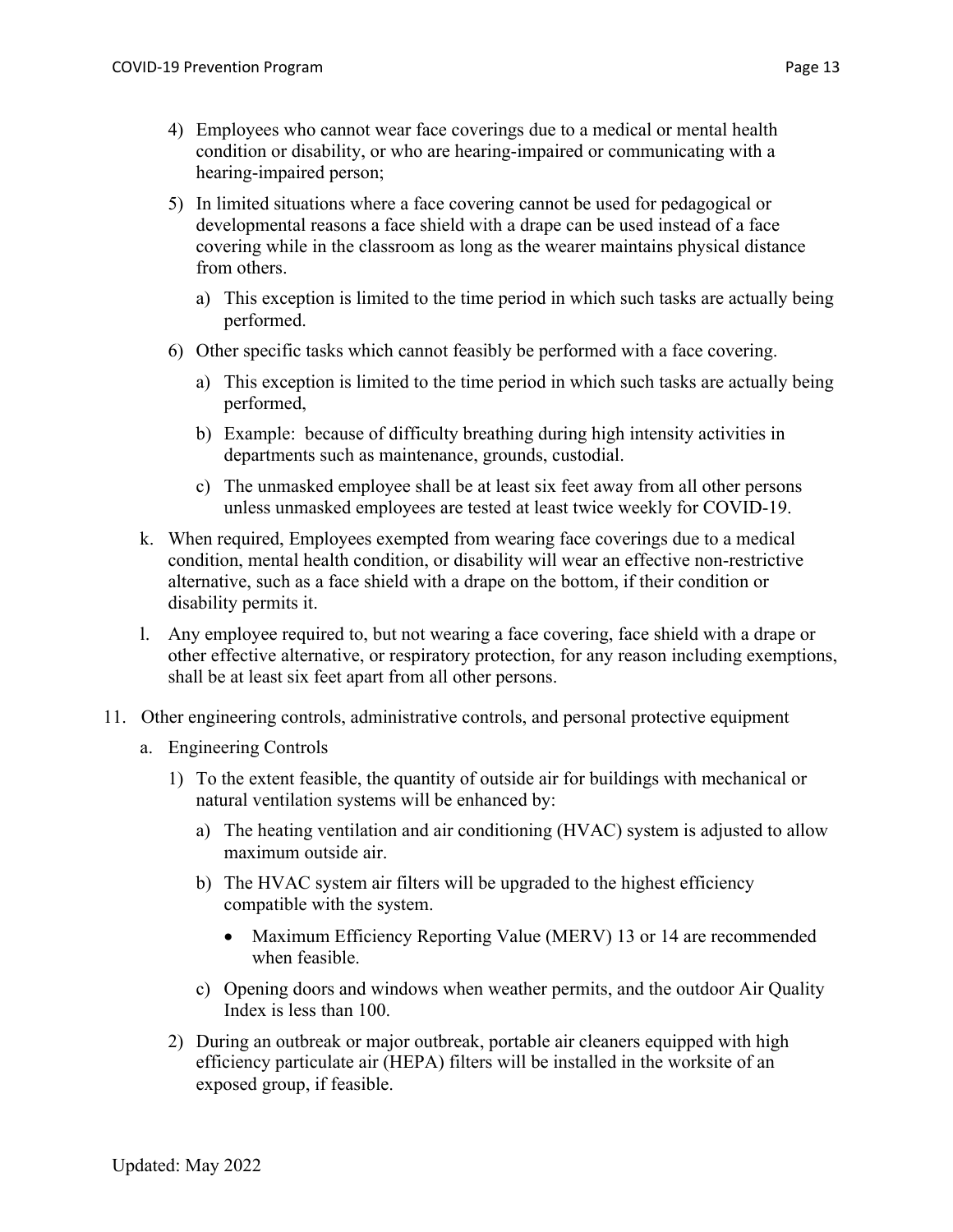- 3) Scheduled and Periodic Cleaning and Disinfecting
	- a) Frequently touched surfaces at offices, classrooms and on school buses are to be cleaned at least daily and, as practicable, these surfaces should be cleaned by staff.
	- b) Frequently touched surfaces in the school include, but are not limited to:
		- Door handles,
		- Light switches,
		- Sink handles,
		- Restroom surfaces,
		- Tables and desks,
		- Telephones,
		- Headsets,
		- Chairs,
		- Steering wheels,
		- Playground equipment
	- c) Buses will be thoroughly cleaned daily and cleaned and disinfected after transporting any individual who is exhibiting symptoms of COVID-19.
		- Drivers will be provided cleaning or disinfectant wipes and disposable gloves to support cleaning of frequently touched surfaces.
		- Daily cleaning and disinfecting as specified should be added to the agreement with contracted transportation providers.
	- d) Cleaning and Disinfecting after a COVID-19 case
	- e) Shared tools and equipment
		- Where there must be sharing, such as photo copiers, the items will be cleaned between uses by each person after use.
		- Sharing of vehicles will be minimized to the extent feasible, and high-touch points (for example, steering wheel, door handles, seatbelt buckles, armrests, shifter, etc.) will be cleaned between users.
- 4) Healthy Hygiene Practices
	- a) An adequate number of restrooms with sinks and soap will be provided per the California Plumbing Code.
		- Areas without soap and water will be provided with hand sanitizer.
	- b) Employees and students are encouraged to wash their hands frequently throughout the day, including:
		- Before and after eating,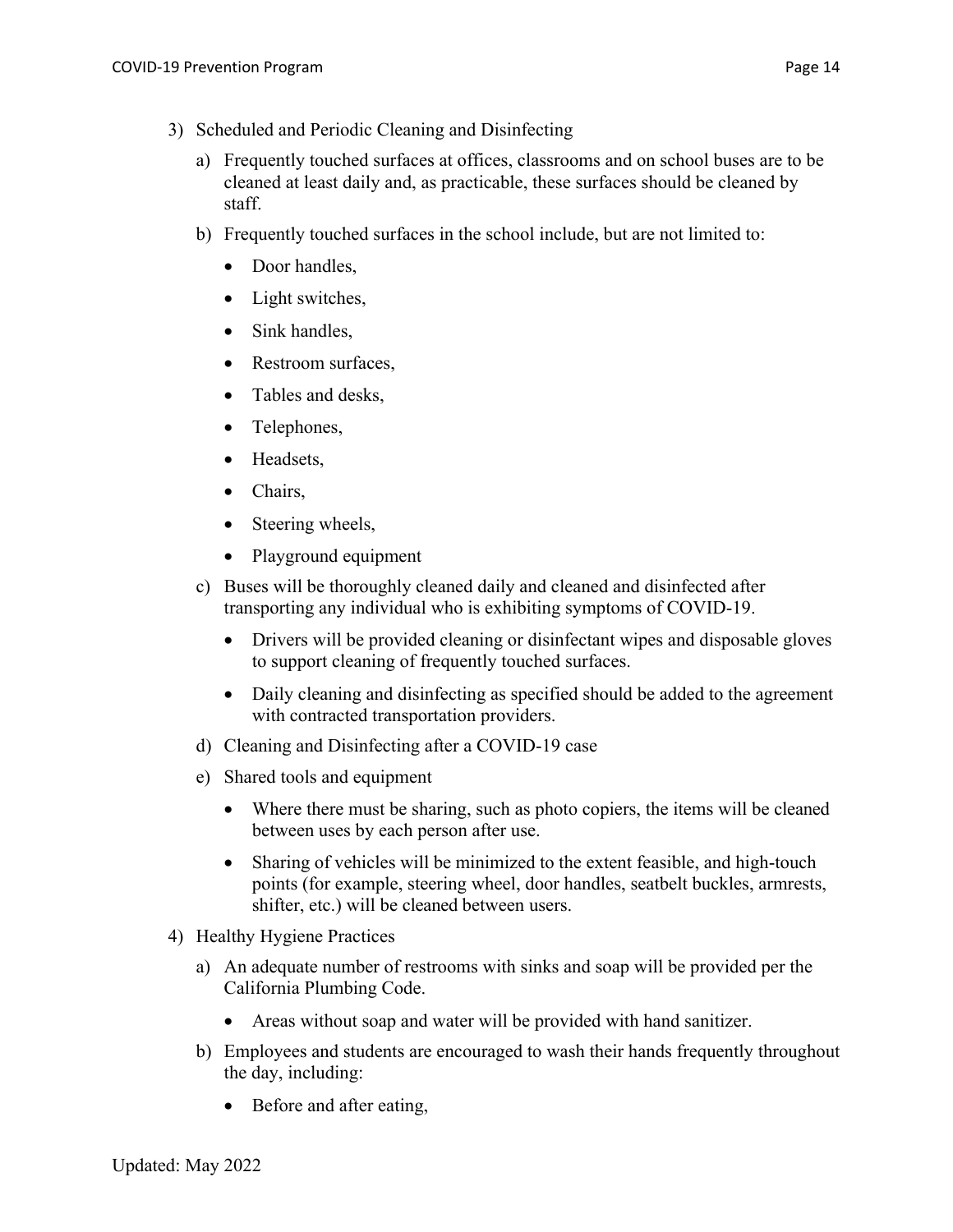- After coughing or sneezing,
- Before and after using the restroom,
- Before and after classes where they handle shared items such as art or career technology.
- c) Employees and students are encouraged to wash their hands for 20 seconds with soap, rubbing thoroughly after application.
	- Note: frequent handwashing is more effective than the use of hand sanitizers.
	- Soap products marketed as "antimicrobial" are not necessary or recommended.
- d) Employees and students are encouraged to use fragrance-free hand sanitizer when handwashing is not practicable.
	- Sanitizer must be rubbed into hands until completely dry.
	- Sanitizer containing methanol (methyl alcohol) is prohibited.
- e) Employees and students are encouraged to avoid contact with one's eyes, nose, and mouth.
- f) Employees and students are encouraged to use tissue to wipe their nose and to cough/sneeze inside a tissue or their elbow.
- g) Any employees exhibiting symptoms should immediately be required to wear a face covering and should go home or to a healthcare facility, as soon as practicable.
- h) Any students exhibiting symptoms should immediately be required to wear a face covering and be required to wait in an isolation area until they can be transported home or to a healthcare facility, as soon as practicable.
- b. Personal Protective Equipment
	- 1) Personal protective equipment will not be shared.
	- 2) Protective gloves:
		- a) Nurses, health technicians, and/or office staff attending ill or injured students or assisting with medical needs of special education students.
		- b) Custodians and other employees who use cleaning and sanitizing products, other than surface wipes.
		- c) Special education teachers and paraeducators who assist students with personal needs or assisting with medical needs of special education students.
	- 3) Goggles or safety glasses
		- a) Nurses, health technicians, and/or office staff attending ill or injured students or assisting with medical needs of special education students.
		- b) Custodians and other employees who use cleaning and sanitizing products, other than surface wipes.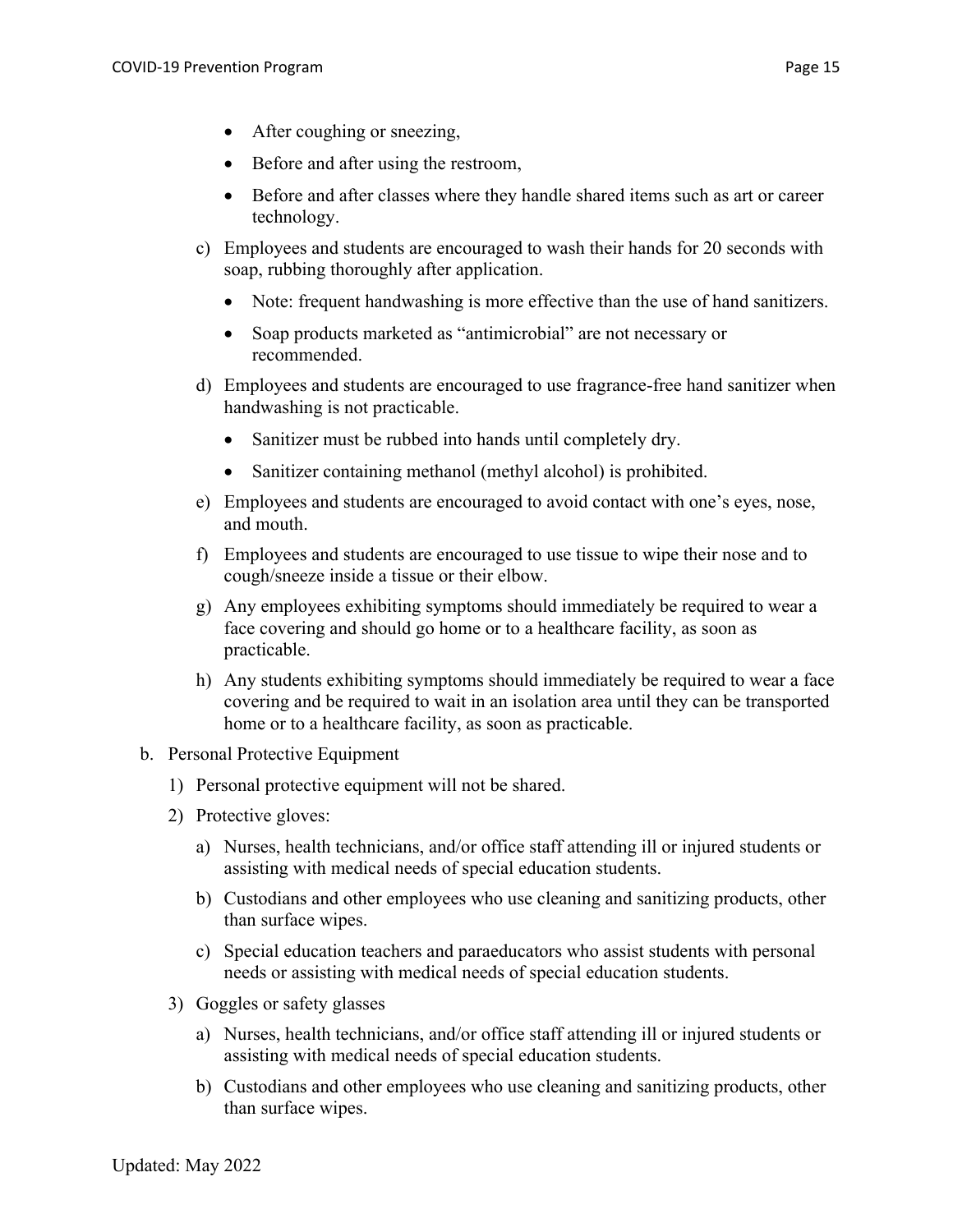- c) Special education teachers and paraeducators who assist students with personal needs or assisting with medical needs of special education students.
- 4) Face shields
	- a) To enhance the effectiveness of goggles, safety glasses, or face coverings.
	- b) Staff who are hearing-impaired or communicating with a hearing-impaired person.
	- c) Employees who cannot wear face coverings due to a medical or mental health condition or disability.
		- The face shield must have a drape on the bottom.
- 5) Respiratory protection
	- a) N 95 filtering face masks will be available for voluntary use to all employees and who are working indoors or in vehicles with more than one person.
		- Provide training as indicated in Section 9 of this program.
		- Provide a copy of Appendix D of California Code of Regulations, Title 8, Section 5144.
- c. Vaccination
	- 1) Employees are strongly encouraged, but not required, to get vaccinated or boosted.
	- 2) State Public Health Officer Order of August 11, 2021, requires verification of vaccination status among eligible K-12 school workers, and establishes diagnostic screening testing of unvaccinated workers to minimize the risk that they will transmit while on K-12 school campuses.
	- 3) The following modes may be used as proof of vaccination:
		- a) COVID-19 Vaccination Record Card (issued by the Department of Health and Human Services Centers for Disease Control & Prevention or WHO Yellow Card) which includes name of person vaccinated, type of vaccine provided and date last dose administered); OR
		- b) a photo of a Vaccination Record Card as a separate document; OR
		- c) a photo of the client's Vaccination Record Card stored on a telephone or electronic device; OR
		- d) documentation of COVID-19 vaccination from a health care provider; OR
		- e) digital record that includes a QR code that when scanned by a SMART Health Card reader displays to the reader client name, date of birth, vaccine dates and vaccine type; OR
		- f) documentation of vaccination from other contracted employers who follow the vaccination records guidelines and standards in the CDPH Guidance for Vaccine Records.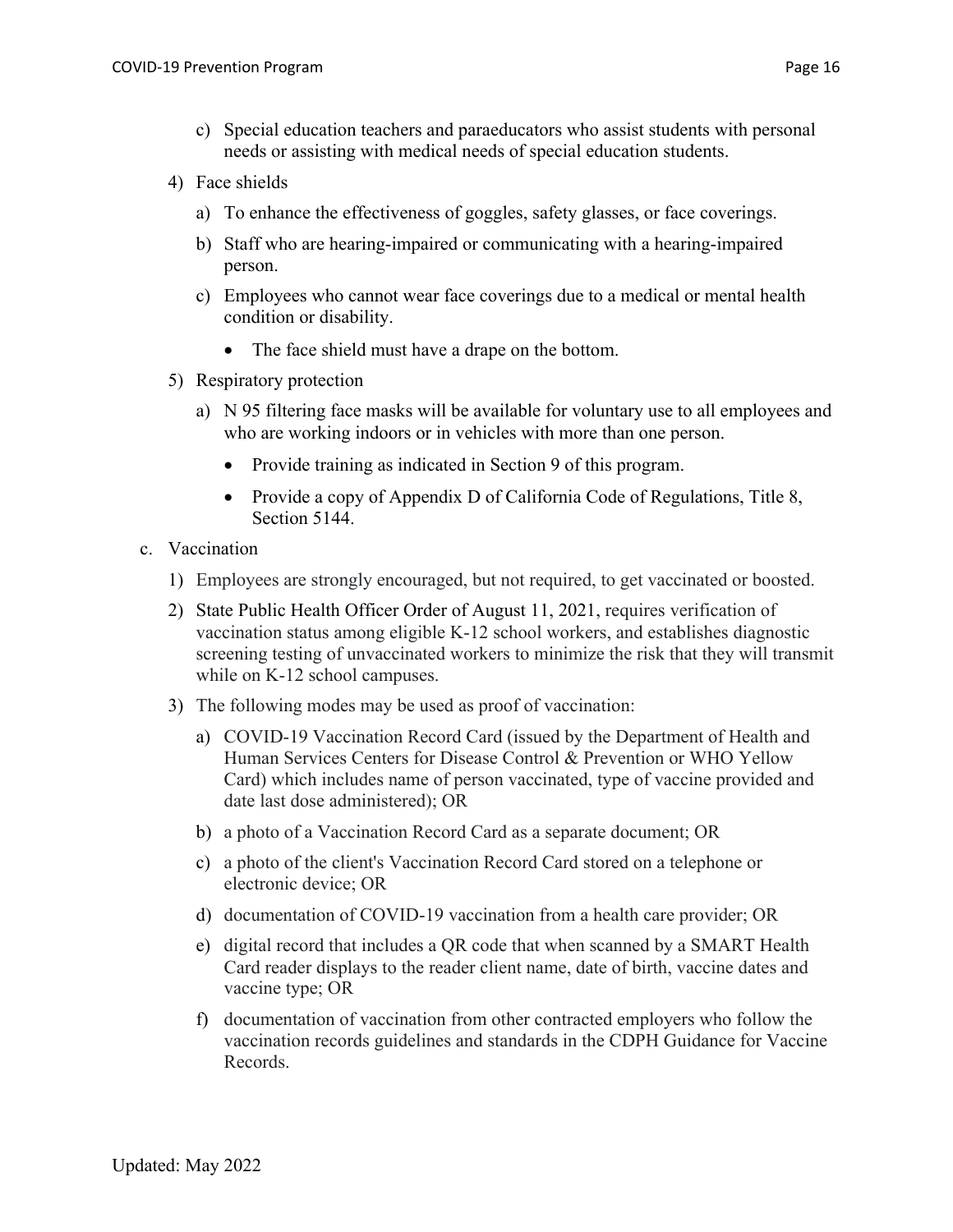- 4) Asymptomatic unvaccinated or incompletely vaccinated workers are required to undergo weekly diagnostic screening testing.
	- a) PCR testing or antigen testing
- 5) For purposes of this Vaccination paragraph 12.d., "Worker" refers to all paid and unpaid adults serving in the school settings described in Section I. Workers include, but are not limited to, certificated and classified staff, analogous staff working in private school settings, and volunteers who are on-site at a school campus supporting school functions.
- d. Testing of Symptomatic Employees
	- 1) COVID-19 testing will be available at no cost and during employees' paid time to employees who had close contact with a COVID-19 case, even if the affected employee is asymptomatic.
- 12. Reporting, recordkeeping, and access
	- a. Reporting
		- 1) Report information about COVID-19 cases at our offices and schools to the VCPH whenever required by health order, and provide any related information requested by the VCPH.
			- a) Ventura County K-12 School Student and Staff COVID-19 individual cases are reported to Qualtrics:
				- https://venturacoph.sjc1.qualtrics.com/jfe/form/SV\_3g95GoT8W7ltyHs
			- b) School Portal for Outbreak Tracking (SPOT)
				- https://cdph.force.com/SPOT/s/login/?ec=302&startURL=%2FSPOT%2Fs%2 F
		- 2) Report immediately, but not more than eight hours, to Cal/OSHA any COVID-19 related serious illnesses or death, as defined, of an employee occurring in our offices and schools or in connection with any employment.
			- a) "Serious illness" means any illness occurring in a place of employment or in connection with any employment that requires inpatient hospitalization for other than medical observation or diagnostic testing.
			- b) Exception: This program does not apply to employees while working from home.
	- b. Recordkeeping
		- 1) Maintain records of the steps taken to implement our written COVID-19 Prevention Program including the following:
			- a) A log of written notifications to employees, authorized employee representatives, and VCPH.
				- Sample letters will also be maintained.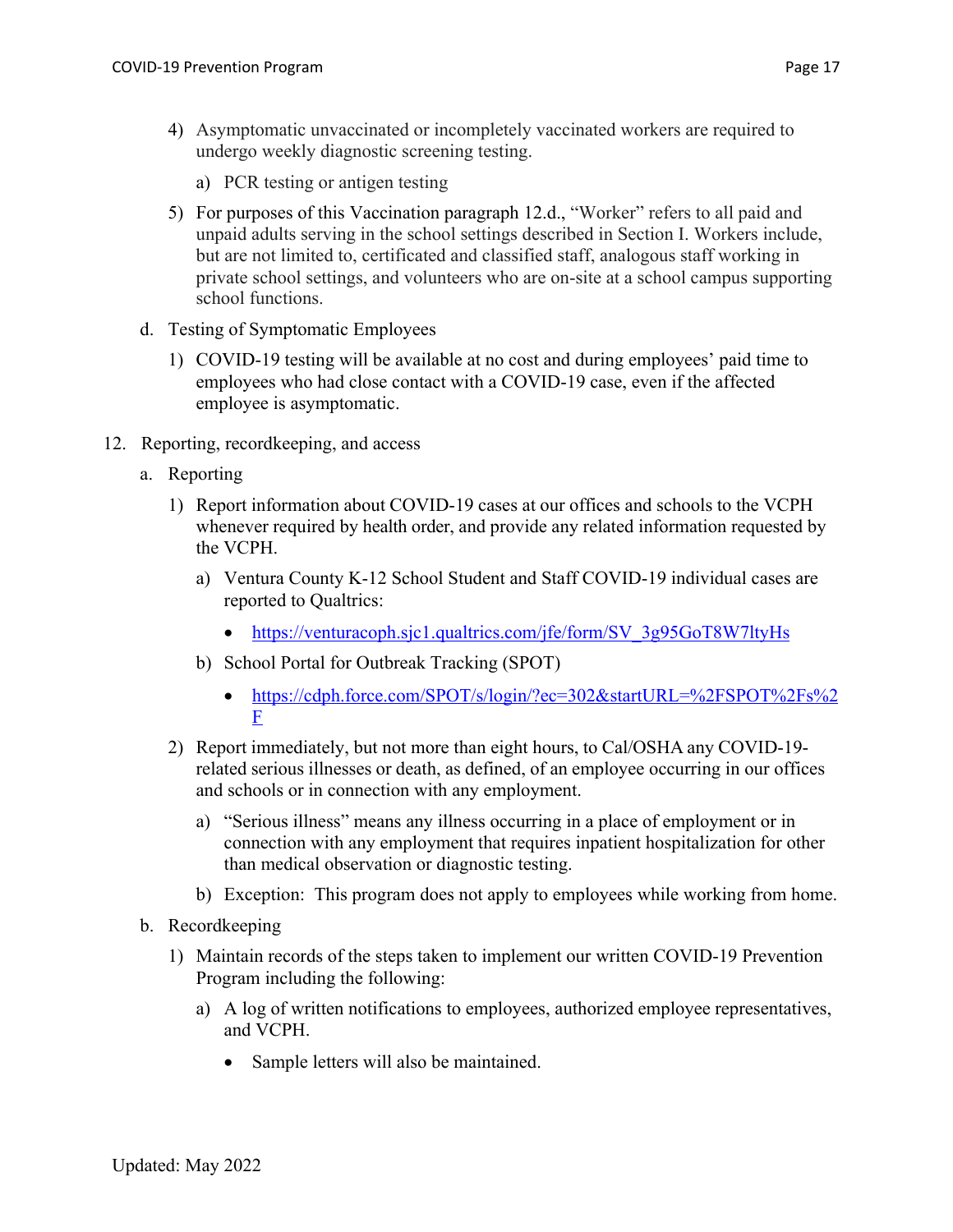- b) Use the "VCPH Initial Screening Form" to keep a record of and track all COVID-19 cases.
- c) Identification of COVID-19 Hazards form
- d) COVID-19 Inspections form
- e) Documentation that hazards are corrected,
- f) Employee training and instruction
- 2) These records will be maintained at least three years.
- c. Access/Posting on LEA Website
	- 1) This written COVID-19 Prevention Program will be posted on the River Oaks Academy website.
	- 2) Make this written COVID-19 Prevention Program available at the offices and schools to employees, authorized employee representatives, and to representatives of Cal/OSHA immediately upon request.
	- 3) The information will be made available to employees, authorized employee representatives, or as otherwise required by law, with personal identifying information removed.
- 13. Exclusion of COVID-19 cases and employees who had close contact
	- a. Where there is a COVID-19 case at River Oaks Academy Charter, transmission will be limited by:
		- 1) Ensure that COVID-19 cases are excluded from the workplace or classroom until the return-to-work criteria, as outlined in section 15, are met;
			- a) Employees who test positive for COVID-19 must be excluded from the workplace for at least 5 days after start of symptoms or after the date of first positive test if no symptoms.
				- Regardless of vaccination status, previous infection, or lack of symptoms.
			- b) Employees must wear face coverings as described in section 11, or for a total of 10 days after start of symptoms, especially in indoor settings.
		- 2) Ensuring all staff and students with COVID-19 symptoms:
			- a) Self-isolate and test as soon as possible to determine infection status,
				- Regardless of vaccination status, previous infection, or lack of symptoms
			- b) Remain in isolation while waiting for testing results,
			- c) If test result is positive, follow recommended actions in subparagraph 1) above.
		- 3) Procedures for employees who are exposed to someone with COVID-19:
			- a) Applies to all employees regardless of vaccination status.
			- b) Test within 3-5 days after last exposure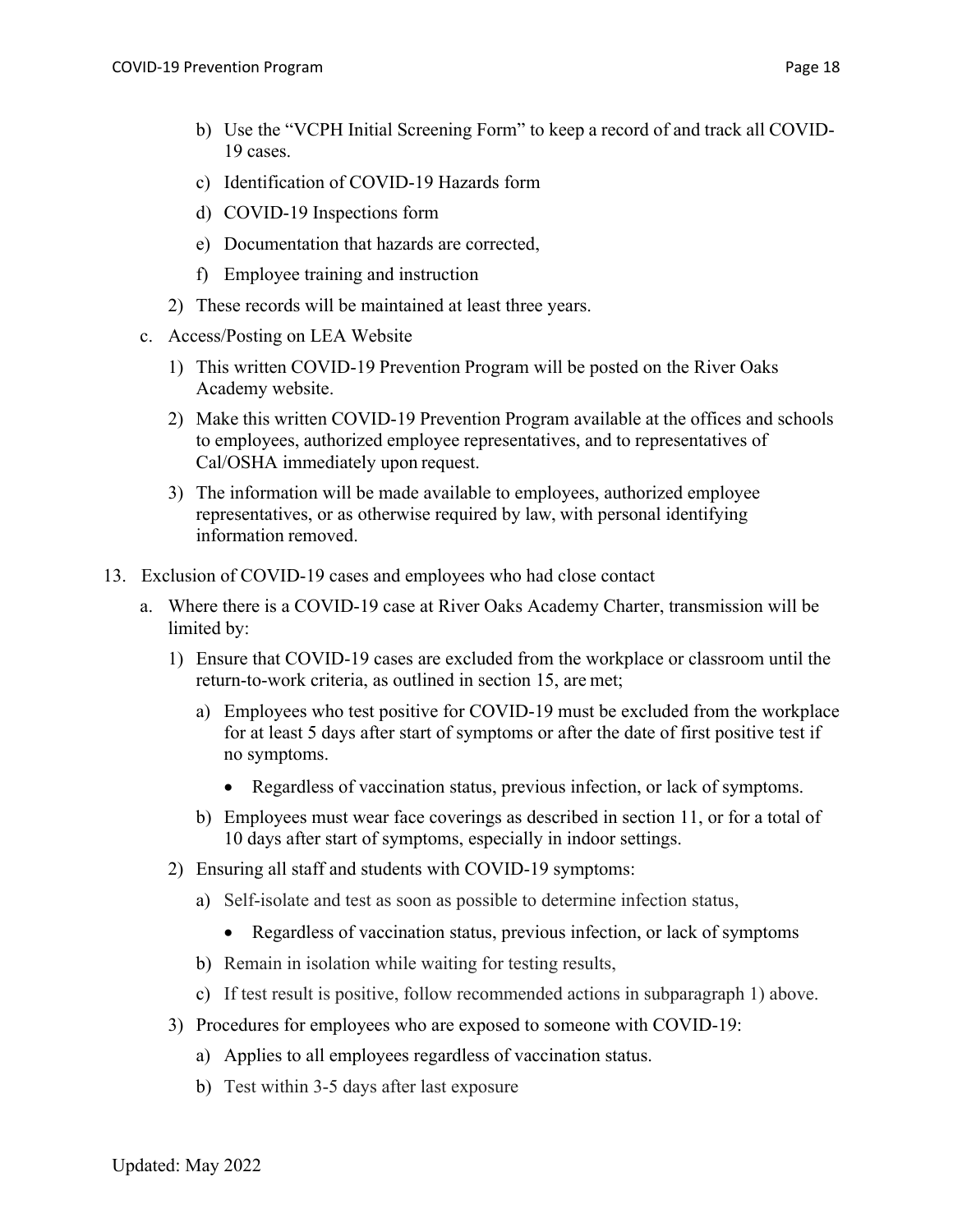- If test result is positive, follow recommended actions in subparagraph a.1) above.
- c) Employees must wear face coverings as described in section 11, or for a total of 10 days after start of symptoms, especially in indoor settings.
- d) If symptoms develop, follow recommended actions in subparagraph a.2) above.
- 4) Providing employees at the time of exclusion with information on available benefits, as described in section 5 of this program.
- 5) Continue and maintain an employee's earnings, seniority, and all other employee rights and benefits whenever it is demonstrated that the close contact is work related;
- 6) Employees are entitled to up to 80 hours of 2022 COVID-19 related paid sick leave from January 1, 2022, through September 30, 2022, with up to 40 of those hours available only when an employee or family member tests positive for COVID-19.
- 14. Return to work criteria
	- a. Employees with COVID-19 symptoms
		- 1) Isolate and test as soon as possible to determine infection status.
			- a) For symptomatic persons who have tested positive within the previous 90 days, using an antigen test is preferred.
		- 2) Remain in isolation while waiting for testing results
			- a) If not tested, they should continue isolating for 10 days after the day of symptom onset.
		- 3) If testing negative with an antigen test, it is recommended (not required) to continuing self-isolation and retesting in 1-2 days particularly if tested during the first 1-2 days of symptoms
		- 4) Continue to self-isolate if test result is positive, follow recommended actions below in paragraph b.
	- b. Employees who test positive for COVID-19:
		- 1) Isolation can end and employees may return to the workplace after day 5 if symptoms are not present or are resolving, AND a diagnostic specimen collected on day 5 or later tests negative.
		- 2) If an employee is unable or chooses not to test and their symptoms are not present or are resolving, isolation can end and the employee may return to the workplace after day 10.
		- 3) If an employee has a fever, isolation must continue, and the employee may not return to work until the fever resolves, without the use of fever-reducing medications.
		- 4) If an employee's symptoms other than fever are not resolving, they may not return to work until their symptoms are resolving or until after day 10 from the positive test.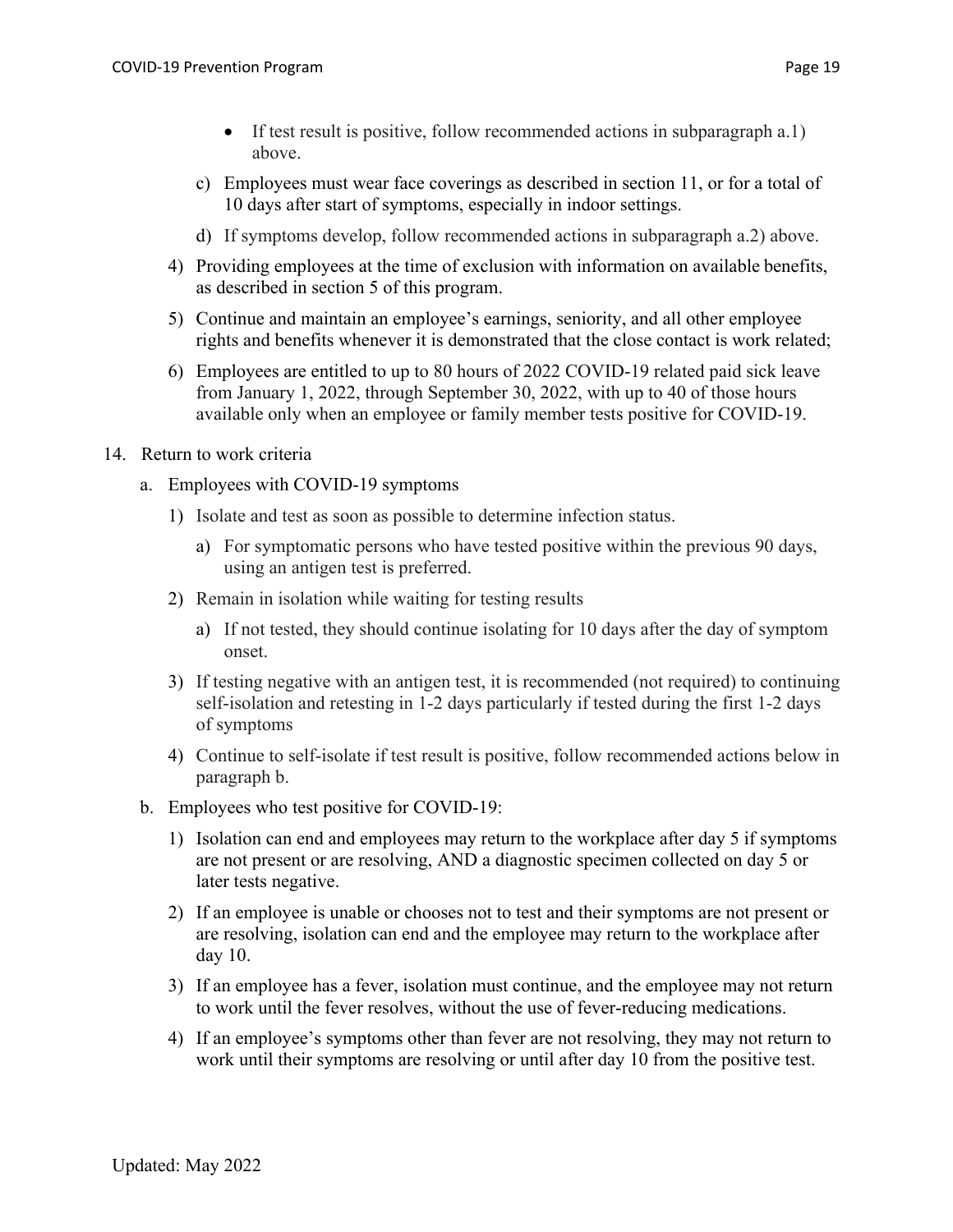- c. Employees with close contact:
	- 1) Regardless of vaccination status.
	- 2) May remain at work (no quarantine).
	- 3) Must test on day 5 after last exposure.
	- 4) [optional] Employees must wear face coverings as described in section 11, or for a total of 10 days after the close contact, whichever is longer, especially in indoor settings.
	- 5) Employees must maintain six (6) feet of distance from others at the workplace for 10 days following the last date of close contact, as described in section 10.
	- 6) If an employee tests positive for COVID-19, they must follow the isolation requirements above in paragraph b.
	- 7) If an exposed employee develops symptoms, they must follow the isolation requirements above in paragraph a.
- d. Exemptions for employees with close contact:
	- 1) Returned cases do not need to be tested, quarantined, or excluded from work unless symptoms develop.
- e. If an order to isolate or quarantine an employee is issued by a local or state health official, the employee will not return to work until the period of isolation or quarantine is completed or the order is lifted.
	- 1) If no period was specified, then the period will be 10 days from the time the order to isolate was effective, or 10 days from the time the order to quarantine was effective.
- 15. Multiple COVID-19 Infections and COVID-19 Outbreaks
	- a. This section applies to a workplace covered by this program when there are three or more COVID-19 cases in an exposed workplace within a 14-day period.
		- 1) This section will stay in effect until there are no new COVID-19 cases detected in our workplace for a 14-day period.
	- b. COVID-19 testing
		- 1) LEA will provide COVID-19 testing to all employees at the exposed workplace except for those employees not at work during the outbreak or the relevant 14 days.
			- a) COVID-19 testing will be provided at no cost to employees during employees' working hours.
		- 2) Exemption: for returned cases who did not develop symptoms after returning to work pursuant to Section 15, no testing is required.
		- 3) COVID-19 testing consists of the following: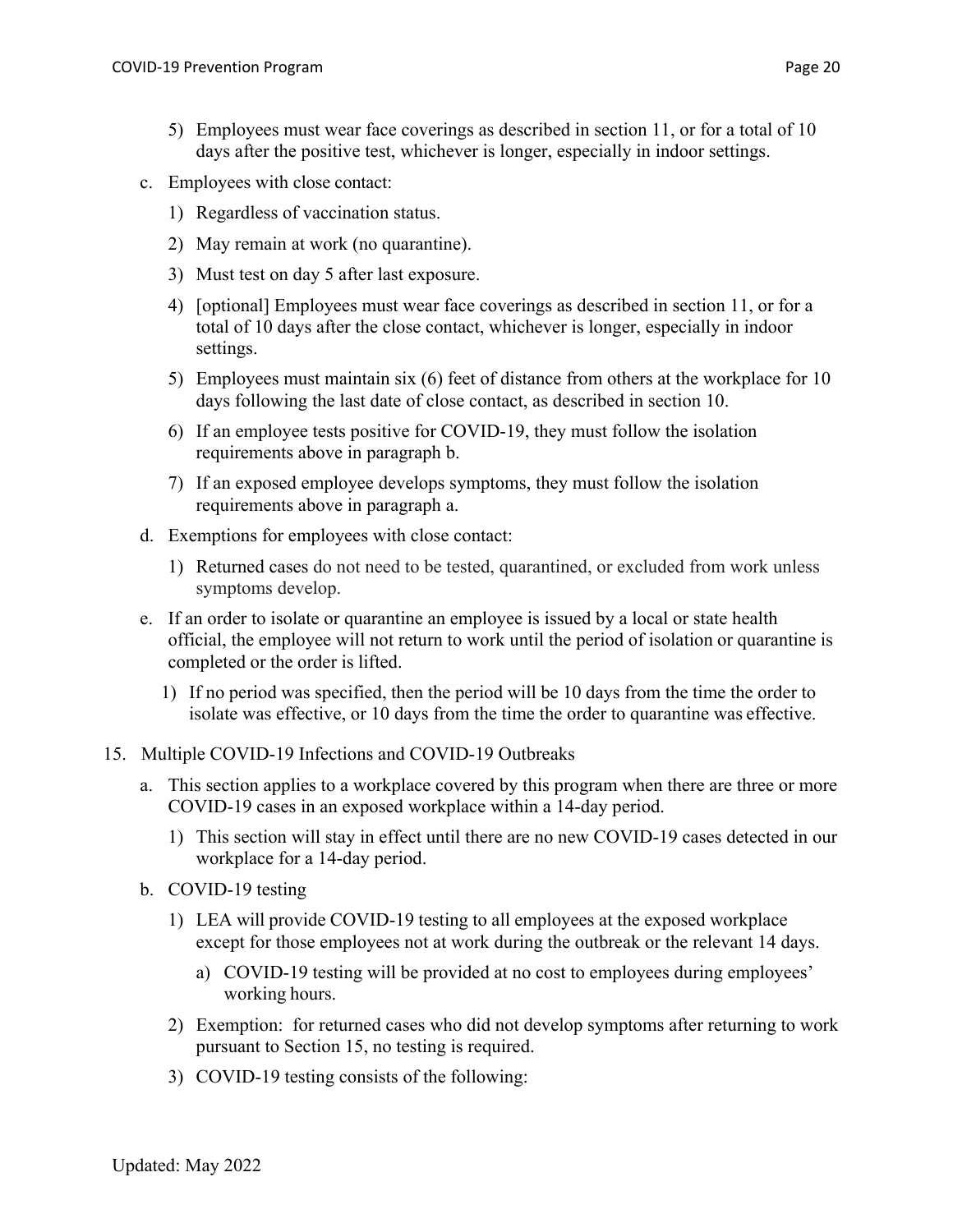- a) Employees in an exposed workplace will be immediately tested, regardless of vaccination status, and then tested again one week later. Negative COVID-19 test results of employees with close contact will not impact the duration of any quarantine period required by, or orders issued by, the VCPH.
- b) After the first two COVID-19 tests, COVID-19 testing will continue for employees who remain at the workplace at least once per week, or more frequently if recommended by the VCPH, until there are no new COVID-19 cases detected in the workplace for a 14-day period.
- c) Employees who had close contacts shall have a negative COVID-19 test taken within three and five days after the close contact or shall be excluded and follow the return to work requirements of Section 15 starting from the date of the last known close contact.
- d) We will provide additional testing when deemed necessary by Cal/OSHA
- c. Exclusion of COVID-19 cases
	- 1) LEA will ensure COVID-19 cases and employees who had close contact are excluded from the workplace in accordance with Sections 14 and 15 of this program.
		- a) Or as ordered by the local health officer if applicable
- d. Additional measures
	- 1) N 95 filtering face masks will be available for voluntary use to all employees in the exposed group as described in paragraph 12.c.5).
	- 2) During an outbreak or major outbreak, all employees in the exposed group, and visitors to that worksite will be separated from other persons by at least six feet, as described in section 10.
	- 3) During an outbreak or major outbreak, all employees in the exposed group, and visitors to that worksite will be required to wear face coverings or as described in section 11, whichever is longer, especially in indoor settings.
	- 4) During an outbreak or major outbreak, portable air cleaners equipped with high efficiency particulate air (HEPA) filters will be installed in the worksite of an exposed group, if feasible.
- e. Investigation of workplace COVID-19 illness
	- 1) An investigation will commence immediately to determine possible workplacerelated factors that contributed to the COVID-19 outbreak in accordance with Section 7 of this program.
- f. COVID-19 investigation, review and hazard correction
	- 1) Investigation and review
		- a) In addition to Section 6 of this program, we will immediately perform a review of potentially relevant COVID-19 policies, procedures, and controls and implement changes as needed to prevent further spread of COVID-19. The investigation and review will be documented and include: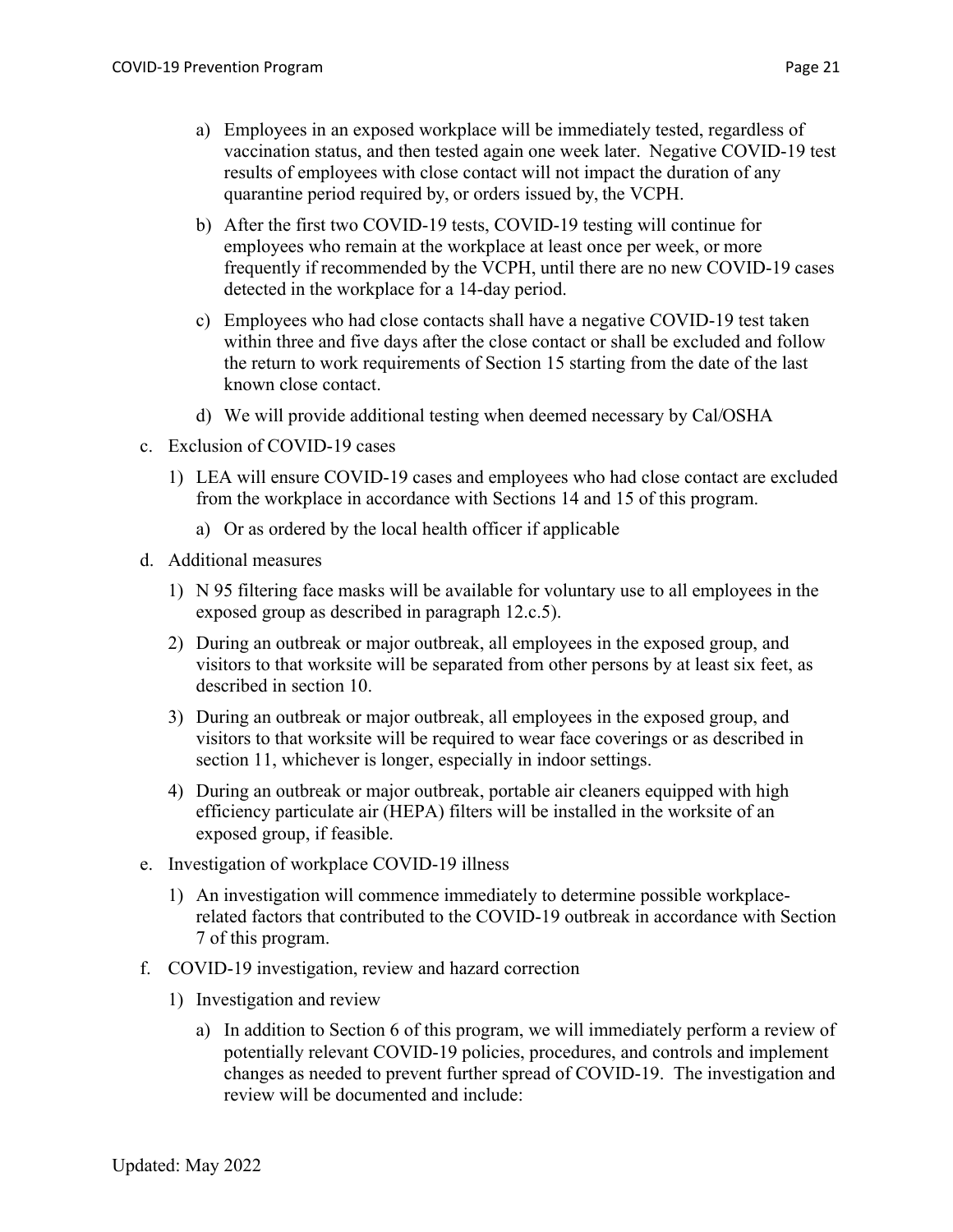- Evaluations will be repeated if a COVID-19 outbreak or major COVID-19 outbreak occur.
- Investigation of new or unabated COVID-19 hazards;
- Leave policies and practices and whether employees are discouraged from remaining home when sick;
- COVID-19 testing policies;
- Air supply, outside and filtered;
- 2) Review Updates
	- a) Every thirty days that the outbreak continues.
	- b) In response to new information or to new or previously unrecognized COVID-19 hazards.
	- c) When otherwise necessary.
- 3) Hazard Correction
	- a) Implementing changes to reduce the transmission of COVID-19 based on the investigation and review.
	- b) In addition to corrections outlined in Section 8, we will consider:
		- Moving indoor tasks outdoors or having them performed remotely.
		- Increasing outdoor air supply when work is done indoors.
		- Improving air filtration.
		- Increasing physical distancing as much as possible.
		- N 95 Filtering Face Masks, as described in paragraph 12.c.(5).

## 16. Major COVID-19 Outbreaks

- a. This section applies to any place of employment covered by this program when there are 20 or more COVID-19 cases in an exposed workplace within a 30-day period.
	- 1) This section will stay in effect until there are no new COVID-19 cases detected in the workplace for a 14-day period.
- b. COVID-19 testing
	- 1) COVID-19 testing will be provided twice a week, regardless of vaccination status, or more frequently if recommended by VCPH, to all employees present at the exposed workplace during the relevant 30-day period(s) and who remain at the workplace.
	- 2) Employees in the exposed group shall be tested or shall be excluded and follow the return to work requirements of Section 15 starting from the date that the outbreak begins.
	- 3) COVID-19 testing will be provided at no cost to employees during employees' working hours